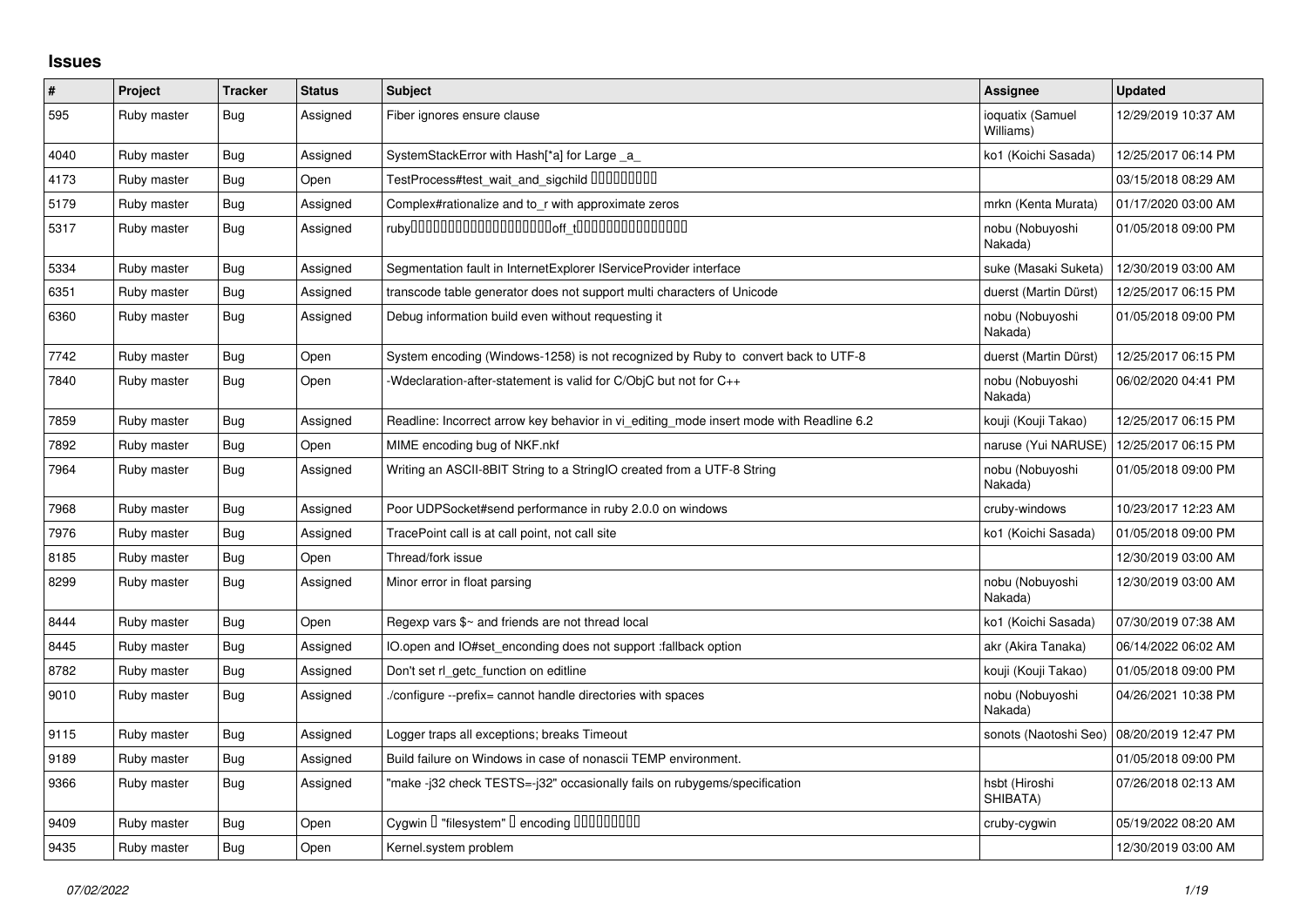| $\vert$ # | Project     | <b>Tracker</b> | <b>Status</b> | Subject                                                                                               | <b>Assignee</b>                     | <b>Updated</b>      |
|-----------|-------------|----------------|---------------|-------------------------------------------------------------------------------------------------------|-------------------------------------|---------------------|
| 9507      | Ruby master | Bug            | Open          | Ruby 2.1.0 is broken on ARMv5: tried to create Proc object without a block                            | charliesome (Charlie<br>Somerville) | 01/05/2018 09:00 PM |
| 9760      | Ruby master | Bug            | Open          | mkmf does not allow for linking against custom libraries when a system library is present             |                                     | 05/24/2016 08:11 AM |
| 9944      | Ruby master | <b>Bug</b>     | Assigned      | in ruby for windows in "system" a redirection to append a file works incorrectly                      | cruby-windows                       | 01/05/2018 09:00 PM |
| 9955      | Ruby master | Bug            | Assigned      | issue building dll on mingw, library not found                                                        | nobu (Nobuyoshi<br>Nakada)          | 01/05/2018 09:00 PM |
| 10009     | Ruby master | <b>Bug</b>     | Open          | IO operation is 10x slower in multi-thread environment                                                | ko1 (Koichi Sasada)                 | 05/21/2015 07:19 AM |
| 10128     | Ruby master | Bug            | Open          | Quoting problem for arguments of Kernel.system, Kernel.exec on Windows                                | cruby-windows                       | 12/30/2019 03:00 AM |
| 10416     | Ruby master | Bug            | Open          | Create mechanism for updating of Unicode data files downstreams when we want                          | nobu (Nobuyoshi<br>Nakada)          | 10/08/2021 06:40 AM |
| 10436     | Ruby master | Bug            | Open          | ruby -c and ripper inconsistency: m(&nil) {}                                                          |                                     | 08/27/2019 12:08 AM |
| 10580     | Ruby master | <b>Bug</b>     | Open          | TestProcess#test_deadlock_by_signal_at_forking fails on ARM                                           | akr (Akira Tanaka)                  | 12/30/2019 03:00 AM |
| 10919     | Ruby master | Bug            | Assigned      | [gem install] installs multipe platforms                                                              | hsbt (Hiroshi<br>SHIBATA)           | 07/30/2019 07:44 AM |
| 11064     | Ruby master | <b>Bug</b>     | Open          | #singleton_methods for objects with special singleton_class returns an empty array                    |                                     | 01/31/2022 05:02 AM |
| 11142     | Ruby master | <b>Bug</b>     | Open          | Command line argument parser on windows handles double quotes inconsistently.                         | usa (Usaku<br>NAKAMURA)             | 05/12/2015 04:09 PM |
| 11174     | Ruby master | Bug            | Open          | threads memory leak                                                                                   | ko1 (Koichi Sasada)                 | 06/17/2019 03:17 PM |
| 11177     | Ruby master | Bug            | Open          | <b>DATALEOFILILILILILI</b>                                                                            |                                     | 05/25/2015 03:49 AM |
| 11183     | Ruby master | <b>Bug</b>     | Open          | Cumulative error on Complex::   ** 100000000000000000000000000000000                                  |                                     | 05/26/2015 08:32 AM |
| 11230     | Ruby master | <b>Bug</b>     | Open          | Should rb_struct_s_members() be public API?                                                           |                                     | 04/17/2021 05:06 PM |
| 11269     | Ruby master | <b>Bug</b>     | Assigned      | ruby_init_setproctitle() should be called before require_libraries()                                  | kosaki (Motohiro<br>KOSAKI)         | 06/17/2015 03:01 AM |
| 11438     | Ruby master | Bug            | Open          | native_thread_init_stack() get machine.stack_start unequal to thread's stack start address, x86 win32 | cruby-windows                       | 08/13/2015 07:31 AM |
| 11514     | Ruby master | Bug            | Open          | AIX6.1 - Ruby 2.2.3 - Segmentation fault in : byteslice                                               |                                     | 09/18/2015 07:39 AM |
| 11526     | Ruby master | <b>Bug</b>     | Assigned      | Streaming HTTP requests are not idempotent and should not be retried                                  | naruse (Yui NARUSE)                 | 07/01/2019 09:16 PM |
| 11531     | Ruby master | Bug            | Assigned      | IPAddr#== implements wrong logic                                                                      | knu (Akinori MUSHA)                 | 12/29/2019 12:50 PM |
| 11582     | Ruby master | Bug            | Open          | On Solaris, Rational#** returns -Infinity for Rational(0) when passed a negative Float                |                                     | 10/13/2015 03:12 AM |
| 11704     | Ruby master | Bug            | Assigned      | Refinements only get "used" once in loop                                                              | matz (Yukihiro<br>Matsumoto)        | 04/14/2016 02:45 AM |
| 11808     | Ruby master | <b>Bug</b>     | Open          | Different behavior between Enumerable#grep and Array#grep                                             | ko1 (Koichi Sasada)                 | 10/26/2020 04:36 AM |
| 11840     | Ruby master | <b>Bug</b>     | Open          | Error with "make check" on Cygwin                                                                     | cruby-cygwin                        | 05/19/2022 08:20 AM |
| 12040     | Ruby master | Bug            | Assigned      | [Win32] File.stat fails on a mounted volume                                                           | cruby-windows                       | 02/01/2016 08:13 AM |
| 12179     | Ruby master | <b>Bug</b>     | Open          | Build failure due to VPATH expansion                                                                  |                                     | 04/14/2016 01:55 AM |
| 12280     | Ruby master | Bug            | Open          | IO.copy_stream(IO, IO) fails with "pread() not implemented"                                           |                                     | 04/28/2016 05:51 AM |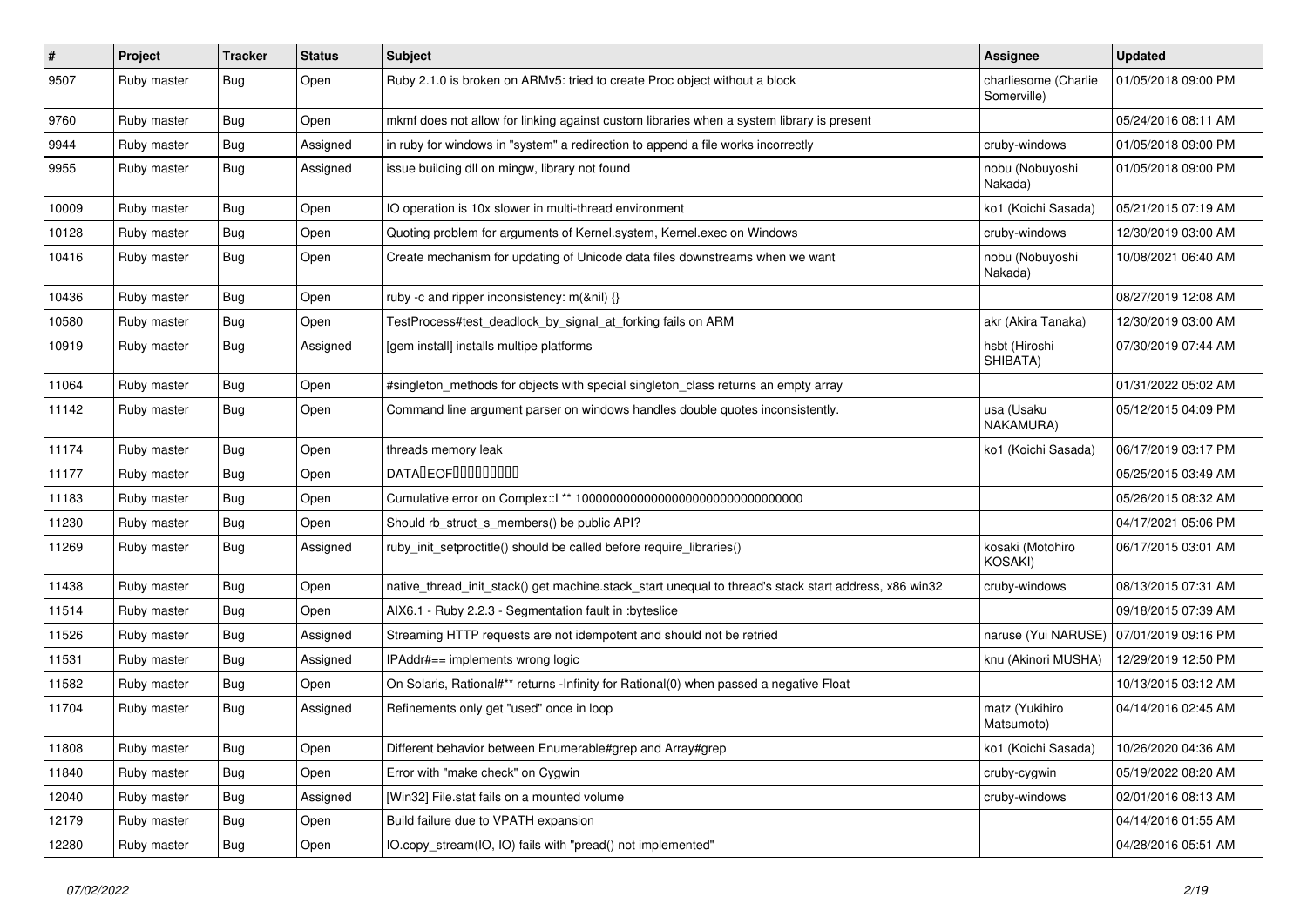| $\vert$ # | Project     | <b>Tracker</b> | <b>Status</b> | <b>Subject</b>                                                                                           | <b>Assignee</b>               | <b>Updated</b>      |
|-----------|-------------|----------------|---------------|----------------------------------------------------------------------------------------------------------|-------------------------------|---------------------|
| 12436     | Ruby master | Bug            | Assigned      | newline argument of File.open seems not respected on Windows                                             | nobu (Nobuyoshi<br>Nakada)    | 10/25/2021 09:07 AM |
| 12442     | Ruby master | <b>Bug</b>     | Assigned      | TestArgf#test textmode fails on cygwin                                                                   | cruby-cygwin                  | 05/19/2022 08:20 AM |
| 12444     | Ruby master | <b>Bug</b>     | Assigned      | Segmentation fault when running TestException#test_machine_stackoverflow on cygwin                       | cruby-cygwin                  | 05/19/2022 08:20 AM |
| 12445     | Ruby master | <b>Bug</b>     | Assigned      | Testing TestIO#test_open_fifo_does_not_block_other_threads results in deadlock on cygwin                 | cruby-cygwin                  | 05/19/2022 08:20 AM |
| 12473     | Ruby master | Bug            | Assigned      | Test failure on fedora with TestTimeExtension#test_huge_precision                                        | nobu (Nobuyoshi<br>Nakada)    | 04/28/2017 01:45 PM |
| 12500     | Ruby master | <b>Bug</b>     | Open          | TestProcess#test_aspawn_too_long_path fails on mips with "argument too big"                              |                               | 12/29/2019 10:38 AM |
| 12506     | Ruby master | <b>Bug</b>     | Assigned      | On cygwin, Feature #5994 does not work                                                                   | cruby-cygwin                  | 05/19/2022 08:20 AM |
| 12582     | Ruby master | <b>Bug</b>     | Assigned      | OpenSSL Authenticated Encryption should check for tag length                                             | rhenium (Kazuki<br>Yamaguchi) | 04/28/2017 01:45 PM |
| 12689     | Ruby master | <b>Bug</b>     | Open          | Thread isolation of $$~$ and $$$                                                                         |                               | 04/01/2021 08:51 PM |
| 12725     | Ruby master | Bug            | Assigned      | Trying to use ./miniruby before it exists                                                                | nobu (Nobuyoshi<br>Nakada)    | 04/28/2017 01:45 PM |
| 12852     | Ruby master | <b>Bug</b>     | Open          | URI.parse can't handle non-ascii URIs                                                                    | akira (akira yamada)          | 12/12/2016 06:39 PM |
| 13151     | Ruby master | <b>Bug</b>     | Open          | File.writable? doesn't report correctly if a directory is writable on Windows.                           |                               | 01/23/2017 05:46 PM |
| 13164     | Ruby master | <b>Bug</b>     | Open          | A second `SystemStackError` exception results in `Segmentation fault (core dumped)`                      |                               | 04/14/2017 01:05 PM |
| 13269     | Ruby master | Bug            | Assigned      | test/readline/test_readline.rb and mingw                                                                 | nobu (Nobuyoshi<br>Nakada)    | 03/13/2017 08:56 AM |
| 13298     | Ruby master | Bug            | Assigned      | mingw SEGV TestEnumerable#test_callcc                                                                    | nobu (Nobuyoshi<br>Nakada)    | 06/04/2021 03:41 AM |
| 13485     | Ruby master | <b>Bug</b>     | Open          | MinGW TestEnumerable#test_callcc SEGV info                                                               |                               | 04/19/2017 04:17 PM |
| 13500     | Ruby master | <b>Bug</b>     | Open          | MinGW TestArity#test_proc_err_mess stops testing                                                         |                               | 04/26/2017 03:27 PM |
| 13513     | Ruby master | <b>Bug</b>     | Assigned      | Resolv::DNS::Message.decode hangs after detecting truncation in UDP messages                             | akr (Akira Tanaka)            | 03/08/2021 11:35 PM |
| 13542     | Ruby master | <b>Bug</b>     | Open          | MinGW trunk Builds - Summary of Issues                                                                   |                               | 05/19/2017 07:04 PM |
| 13571     | Ruby master | <b>Bug</b>     | Open          | Script arguments, encoding, windows / MinGW                                                              |                               | 11/12/2017 10:53 PM |
| 13644     | Ruby master | <b>Bug</b>     | Open          | Windows - Setting Time.now                                                                               |                               | 06/11/2017 03:43 AM |
| 13671     | Ruby master | Bug            | Assigned      | Regexp with lookbehind and case-insensitivity raises RegexpError only on strings with certain characters | duerst (Martin Dürst)         | 11/30/2021 04:42 AM |
| 13864     | Ruby master | <b>Bug</b>     | Assigned      | Rinda multicast test failures due to missing default route                                               | seki (Masatoshi Seki)         | 08/17/2021 07:16 AM |
| 13999     | Ruby master | Bug            | Assigned      | Cygwin DDD ripper_state_lex.rb DDDDDDD                                                                   | cruby-cygwin                  | 05/19/2022 08:20 AM |
| 14049     | Ruby master | <b>Bug</b>     | Open          | SEGV svn 60401 require relative                                                                          |                               | 10/26/2017 05:25 PM |
| 14064     | Ruby master | <b>Bug</b>     | Open          | test-all with and without -j - incorrect assertions and missing test methods                             |                               | 11/03/2017 10:54 PM |
| 14083     | Ruby master | <b>Bug</b>     | Open          | Refinement in block calling incorrect method                                                             |                               | 11/05/2017 07:36 PM |
| 14090     | Ruby master | <b>Bug</b>     | Assigned      | TestGc#test_interrupt_in_finalizer`fails very rarely                                                     | ko1 (Koichi Sasada)           | 12/02/2021 07:24 PM |
| 14364     | Ruby master | Bug            | Open          | Regexp last match variable in procs                                                                      |                               | 09/14/2018 05:28 AM |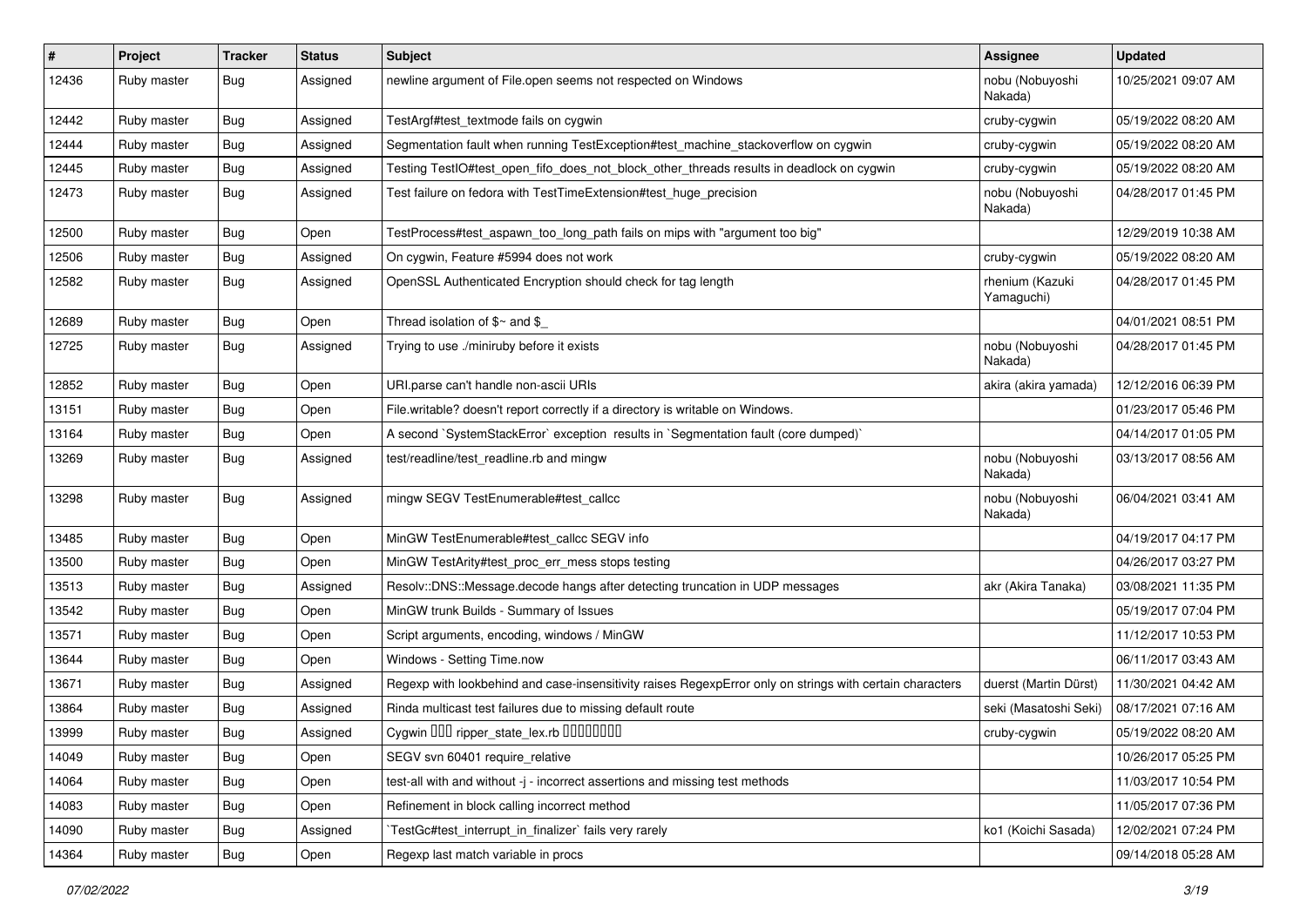| $\sharp$ | Project     | <b>Tracker</b> | <b>Status</b> | Subject                                                                                                           | <b>Assignee</b>             | <b>Updated</b>      |
|----------|-------------|----------------|---------------|-------------------------------------------------------------------------------------------------------------------|-----------------------------|---------------------|
| 14387    | Ruby master | Bug            | Open          | Ruby 2.5 <sup>0</sup> Alpine Linux 000000000000 SystemStackError 00000                                            |                             | 04/21/2020 03:13 PM |
| 14418    | Ruby master | Bug            | Open          | ruby 2.5 slow regexp execution                                                                                    |                             | 12/29/2019 10:34 AM |
| 14422    | Ruby master | <b>Bug</b>     | Open          | Ruby configuration options should not be reused for gem builds                                                    |                             | 03/05/2018 03:32 PM |
| 14474    | Ruby master | <b>Bug</b>     | Open          | skip "TestException#test_thread_signal_location" as known bug                                                     |                             | 12/10/2018 07:09 AM |
| 14480    | Ruby master | Bug            | Open          | miniruby crashing when compiled with -O2 or -O1 on aarch64                                                        |                             | 02/23/2021 10:35 AM |
| 14543    | Ruby master | Bug            | Assigned      | `make commit` show error of `common-srcs`                                                                         | nobu (Nobuyoshi<br>Nakada)  | 06/02/2018 04:17 AM |
| 14582    | Ruby master | Bug            | Open          | Unable to use `method_entry` and `method_return` tracing probes since 2.5                                         |                             | 06/18/2021 06:08 PM |
| 14607    | Ruby master | Bug            | Assigned      | Fix use of the rb_profile_frames start parameter                                                                  | ko1 (Koichi Sasada)         | 06/09/2022 06:12 AM |
| 14640    | Ruby master | Bug            | Open          | [win32] File.realpath treats a relative path with a drive letter as an absolute path.                             | cruby-windows               | 12/10/2018 07:09 AM |
| 14679    | Ruby master | Bug            | Assigned      | StdLib gems should properly specify their dependencies                                                            | hsbt (Hiroshi<br>SHIBATA)   | 04/11/2018 01:14 PM |
| 14681    | Ruby master | Bug            | Open          | 'syswrite': stream closed in another thread (IOError)                                                             |                             | 04/22/2018 12:12 AM |
| 14727    | Ruby master | Bug            | Assigned      | TestQueue#test_queue_with_trap always timeout on Windows10                                                        | ko1 (Koichi Sasada)         | 05/01/2018 02:59 AM |
| 14761    | Ruby master | <b>Bug</b>     | Open          | TestThread#test_join_limits hangs up on Solaris 10 with gcc                                                       |                             | 05/16/2018 05:23 AM |
| 14826    | Ruby master | Bug            | Open          | make: *** [.ext/include/sparc-solaris2.10/rb_mjit_min_header-2.6.0.h] Error 1 on Solaris 10 with very old<br>gcc3 |                             | 06/05/2018 02:02 PM |
| 14838    | Ruby master | Bug            | Open          | RegexpError with double "s" in look-behind assertion in case-insensitive unicode regexp                           |                             | 06/09/2018 04:04 PM |
| 14906    | Ruby master | Bug            | Open          | MinGW failure - TestlO#test_copy_stream_no_busy_wait                                                              |                             | 07/12/2018 03:52 AM |
| 14957    | Ruby master | <b>Bug</b>     | Open          | MinGW, gcc 8.2.0, bootstraptest test_thread.rb - failure ?                                                        |                             | 08/03/2018 02:46 PM |
| 14971    | Ruby master | Bug            | Open          | error: implicit declaration of function 'rb_vm_call0                                                              | nobu (Nobuyoshi<br>Nakada)  | 09/06/2018 03:53 AM |
| 15072    | Ruby master | Bug            | Open          | thread.c:4356:5: error: implicit declaration of function 'ubf_list_atfork'                                        | normalperson (Eric<br>Wong) | 09/20/2018 03:32 AM |
| 15097    | Ruby master | Bug            | Open          | Gem install fails on Ruby 2.5.1 with Cygwin (get_dns_server_list undefined)                                       | cruby-cygwin                | 05/19/2022 08:20 AM |
| 15247    | Ruby master | Bug            | Open          | Windows - TEMP folder, non 8.3 & drive, fails & errors in test-all (ruby & rdoc)                                  |                             | 10/23/2018 05:02 PM |
| 15263    | Ruby master | <b>Bug</b>     | Open          | [PATCH] vm_trace.c (postponed_job_register): only hit main thread                                                 | ko1 (Koichi Sasada)         | 10/27/2018 11:35 PM |
| 15310    | Ruby master | Bug            | Open          | [PATCH] thread_pthread.c: close race from UBF_TIMER and non-GVL-releasing thread                                  |                             | 11/20/2018 12:50 AM |
| 15315    | Ruby master | Bug            | Open          | ec_switch can still lose interrupts                                                                               | ko1 (Koichi Sasada)         | 11/20/2018 09:32 AM |
| 15334    | Ruby master | Bug            | Open          | child_info_fork::abort: address space needed by 'emoji_iso2022_kddi.so' on cygwin                                 | cruby-cygwin_               | 05/19/2022 08:20 AM |
| 15367    | Ruby master | <b>Bug</b>     | Open          | IO.select is not resumed when io-object gets closed                                                               |                             | 12/03/2018 10:22 AM |
| 15386    | Ruby master | <b>Bug</b>     | Open          | [PATCH] io.c (rb_io_check_char_readable): do not io_fflush buffered sockets                                       |                             | 12/06/2018 11:38 AM |
| 15423    | Ruby master | <b>Bug</b>     | Open          | fork leapfrog leaks memory on FreeBSD 11.2                                                                        |                             | 12/16/2018 02:28 PM |
| 15428    | Ruby master | Bug            | Open          | Refactor Proc#>> and #<<                                                                                          |                             | 08/20/2021 06:31 PM |
| 15438    | Ruby master | Bug            | Open          | Threads can't switch faster than TIME_QUANTUM_(NSEC USEC MSEC)                                                    |                             | 03/25/2019 08:53 PM |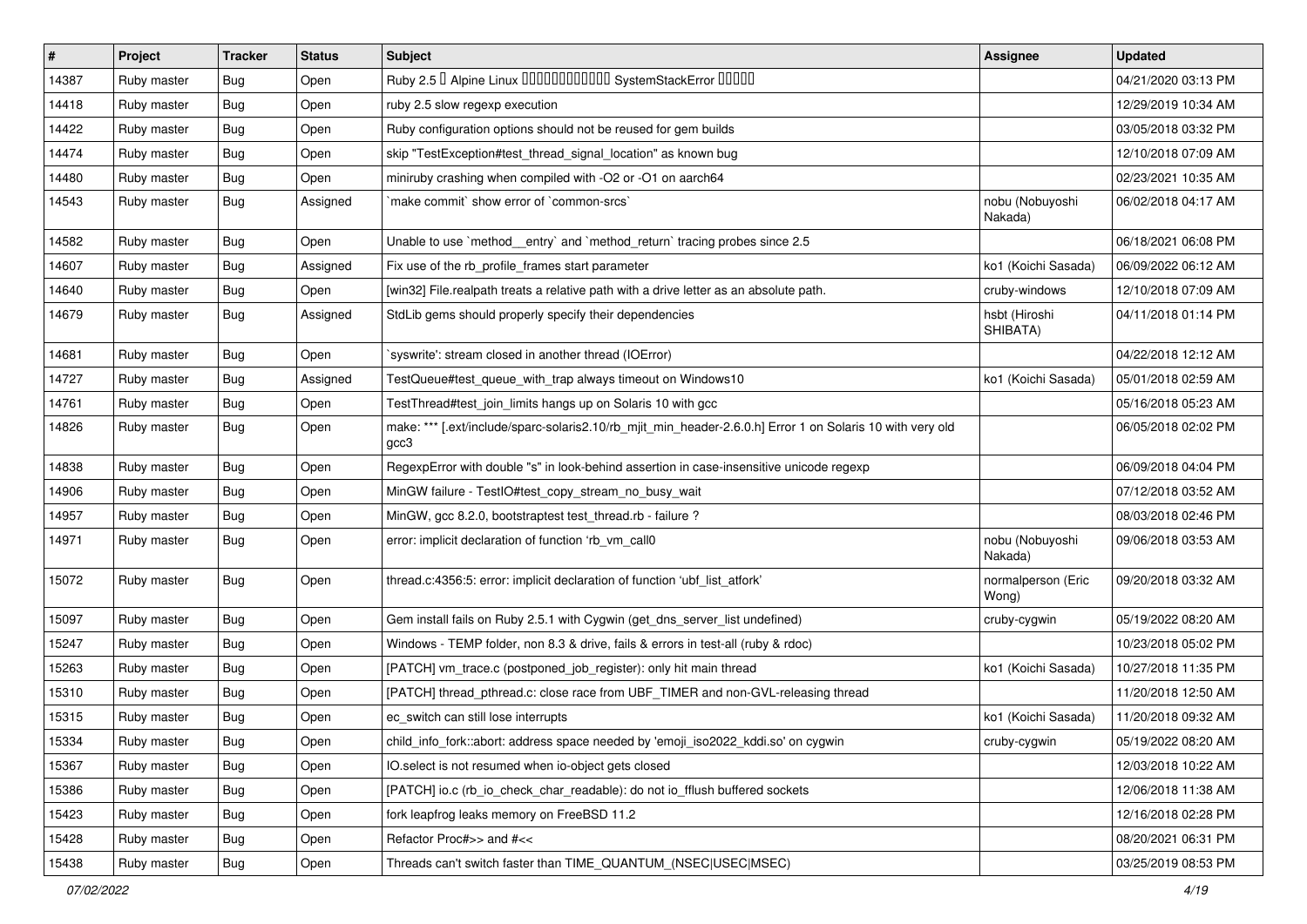| $\vert$ # | Project     | <b>Tracker</b> | <b>Status</b> | <b>Subject</b>                                                                                                                                        | <b>Assignee</b>               | <b>Updated</b>      |
|-----------|-------------|----------------|---------------|-------------------------------------------------------------------------------------------------------------------------------------------------------|-------------------------------|---------------------|
| 15499     | Ruby master | Bug            | Assigned      | Breaking behavior on ruby 2.6: rb thread call without gyl doesn't invoke unblock function when used on<br>the main thread                             | ko1 (Koichi Sasada)           | 01/05/2021 02:24 AM |
| 15550     | Ruby master | <b>Bug</b>     | Assigned      | Windows - gem bin files - can't run from bash shell                                                                                                   | hsbt (Hiroshi<br>SHIBATA)     | 03/20/2019 01:05 AM |
| 15598     | Ruby master | <b>Bug</b>     | Open          | Deadlock on mutual reference of autoloaded constants                                                                                                  |                               | 03/20/2019 10:58 AM |
| 15599     | Ruby master | <b>Bug</b>     | Open          | Mixing autoload and require causes deadlock and incomplete definition.                                                                                |                               | 02/12/2019 01:40 PM |
| 15764     | Ruby master | <b>Bug</b>     | Open          | Whitespace and control characters should not be permitted in tokens                                                                                   | matz (Yukihiro<br>Matsumoto)  | 04/22/2019 07:48 AM |
| 15993     | Ruby master | <b>Bug</b>     | Open          | require' doesn't work if there are Cyrillic chars in the path to Ruby dir                                                                             |                               | 07/09/2021 04:08 PM |
| 16145     | Ruby master | Bug            | Open          | regexp match error if mixing /i, character classes, and utf8                                                                                          |                               | 09/06/2019 05:52 AM |
| 16158     | Ruby master | Bug            | Open          | 'st" Character Sequence In Regex Look-Behind Causes Illegal Pattern Error When Combined With POSIX<br>Bracket Expressions And Case Insensitivity Flag |                               | 09/17/2019 09:37 AM |
| 16185     | Ruby master | <b>Bug</b>     | Open          | basictest failure on AIX 6.1 for 64bit build                                                                                                          | kanemoto (Yutaka<br>Kanemoto) | 10/15/2019 12:05 AM |
| 16265     | Ruby master | Bug            | Open          | Test (spec) failure using current MSYS2 tools, related to -fstack-protector and possibly<br>D_FORTIFY_SOURCE=2                                        |                               | 12/03/2019 03:09 PM |
| 16288     | Ruby master | <b>Bug</b>     | Open          | Segmentation fault with finalizers, threads                                                                                                           |                               | 12/19/2019 07:46 PM |
| 16492     | Ruby master | Bug            | Open          | TestBugReporter#test_bug_reporter_add test failures                                                                                                   | jaruga (Jun Aruga)            | 08/24/2021 01:12 PM |
| 16493     | Ruby master | Bug            | Open          | TestThreadQueue#test thr kill is flaky on AArch64                                                                                                     |                               | 01/09/2020 09:39 AM |
| 16497     | Ruby master | <b>Bug</b>     | Assigned      | StringIO#internal_encoding is broken (more severely in 2.7)                                                                                           | nobu (Nobuyoshi<br>Nakada)    | 10/26/2021 04:31 PM |
| 16694     | Ruby master | Bug            | Assigned      | JIT vs hardened GCC with PCH                                                                                                                          | k0kubun (Takashi<br>Kokubun)  | 02/02/2021 07:38 AM |
| 16776     | Ruby master | Bug            | Assigned      | Regression in coverage library                                                                                                                        | ko1 (Koichi Sasada)           | 11/24/2021 07:26 AM |
| 16810     | Ruby master | Bug            | Open          | ruby segfaults on s390x with musl libc                                                                                                                |                               | 03/05/2021 01:38 AM |
| 16819     | Ruby master | <b>Bug</b>     | Assigned      | Line reporting off by one when reporting line of a hash?                                                                                              | ko1 (Koichi Sasada)           | 06/16/2020 05:57 PM |
| 16820     | Ruby master | <b>Bug</b>     | Open          | LEGAL is out of sync                                                                                                                                  |                               | 08/19/2020 11:08 AM |
| 16829     | Ruby master | Bug            | Open          | Exceptions raised from within an enumerated method lose part of their stacktrace                                                                      |                               | 05/20/2022 07:25 PM |
| 16836     | Ruby master | <b>Bug</b>     | Assigned      | configure-time LDFLAGS leak into ruby pkg-config file                                                                                                 | nobu (Nobuyoshi<br>Nakada)    | 08/14/2021 09:10 AM |
| 16842     | Ruby master | Bug            | Assigned      | inspect` prints the UTF-8 character U+0085 (NEXT LINE) verbatim even though it is not printable                                                       | duerst (Martin Dürst)         | 02/26/2021 05:43 AM |
| 16905     | Ruby master | Bug            | Open          | Ruby required to build Ruby on Haiku?                                                                                                                 |                               | 05/24/2020 08:08 AM |
| 16920     | Ruby master | Bug            | Open          | TestThread#test_signal_at_join fails on aarch64                                                                                                       |                               | 12/07/2021 02:17 PM |
| 16927     | Ruby master | <b>Bug</b>     | Open          | String#tr won't return the expected result for some sign with diacritics                                                                              |                               | 06/01/2020 05:24 AM |
| 16951     | Ruby master | Bug            | Assigned      | Consistently referer dependencies                                                                                                                     | hsbt (Hiroshi<br>SHIBATA)     | 06/17/2021 06:15 AM |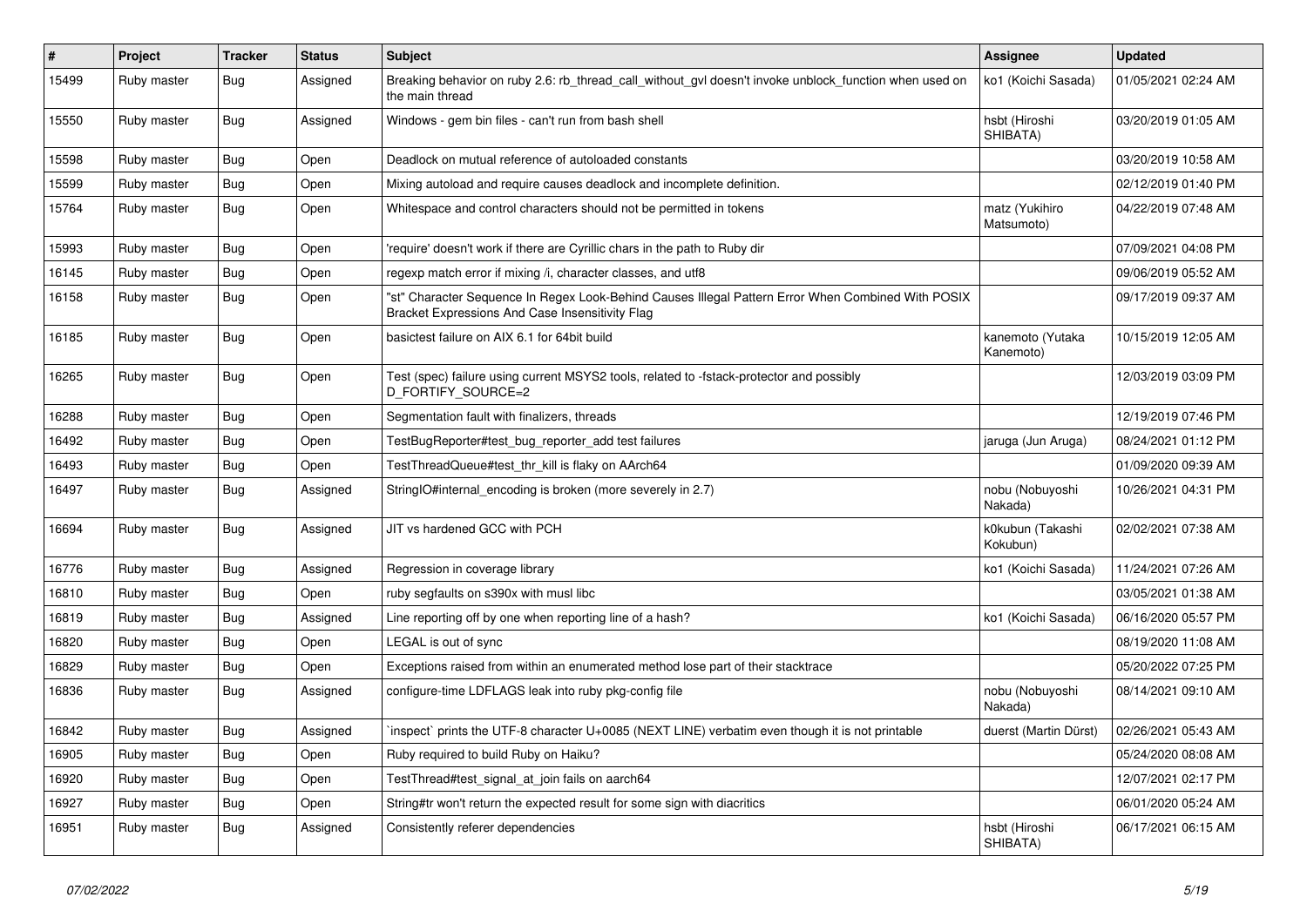| #     | Project     | <b>Tracker</b> | <b>Status</b> | Subject                                                                                                                           | <b>Assignee</b>               | <b>Updated</b>      |
|-------|-------------|----------------|---------------|-----------------------------------------------------------------------------------------------------------------------------------|-------------------------------|---------------------|
| 16959 | Ruby master | Bug            | Open          | Weakmap has specs and third-party usage despite being a private API                                                               |                               | 06/13/2020 08:54 PM |
| 16997 | Ruby master | <b>Bug</b>     | Open          | IO#gets converts some \r\n to \n with universal_newline: false                                                                    |                               | 08/26/2020 05:20 PM |
| 17037 | Ruby master | <b>Bug</b>     | Open          | rounding of Rational#to_f                                                                                                         |                               | 08/26/2020 03:54 AM |
| 17142 | Ruby master | <b>Bug</b>     | Open          | Ruby fails to build in AIX                                                                                                        |                               | 03/20/2021 07:08 AM |
| 17146 | Ruby master | <b>Bug</b>     | Open          | Queue operations are allowed after it is frozen                                                                                   |                               | 10/20/2021 08:32 PM |
| 17159 | Ruby master | <b>Bug</b>     | Open          | extend `define_method` for Ractor                                                                                                 |                               | 10/29/2020 04:06 PM |
| 17180 | Ruby master | <b>Bug</b>     | Open          | Ractor and constant referencing                                                                                                   |                               | 09/20/2020 05:43 PM |
| 17196 | Ruby master | Bug            | Assigned      | Segmentation Fault with Socket#close in Ractors                                                                                   | ko1 (Koichi Sasada)           | 03/20/2022 01:52 PM |
| 17263 | Ruby master | Bug            | Open          | Fiber context switch degrades with number of fibers, limit on number of fibers                                                    |                               | 01/31/2022 02:47 PM |
| 17289 | Ruby master | <b>Bug</b>     | Assigned      | Time#strftime occurs Segmentation Fault on ruby-2.7.2p137                                                                         | shyouhei (Shyouhei<br>Urabe)  | 11/05/2020 07:57 AM |
| 17337 | Ruby master | <b>Bug</b>     | Open          | Don't embed Ruby build-time configuration in Ruby                                                                                 |                               | 12/21/2020 04:17 PM |
| 17354 | Ruby master | <b>Bug</b>     | Open          | Module#const_source_location is misleading for constants awaiting autoload                                                        |                               | 03/26/2021 05:56 PM |
| 17359 | Ruby master | <b>Bug</b>     | Open          | Ractor copy mode is not Ractor-safe                                                                                               | ko1 (Koichi Sasada)           | 12/02/2020 05:42 PM |
| 17373 | Ruby master | Bug            | Open          | Ruby 3.0 is slower at Discourse bench than Ruby 2.7                                                                               |                               | 01/04/2021 06:47 AM |
| 17383 | Ruby master | <b>Bug</b>     | Open          | 3.0 recursion memory speed issues                                                                                                 |                               | 12/09/2020 05:41 PM |
| 17400 | Ruby master | Bug            | Open          | Incorrect character downcase for Greek Sigma                                                                                      | duerst (Martin Dürst)         | 12/17/2020 06:56 AM |
| 17420 | Ruby master | <b>Bug</b>     | Open          | Unsafe mutation of \$" when doing non-RubyGems require in Ractor                                                                  | ko1 (Koichi Sasada)           | 01/07/2021 01:23 PM |
| 17478 | Ruby master | <b>Bug</b>     | Assigned      | Ruby3.0 is slower than Ruby2.7.2 when parsing a large CSV file                                                                    | kou (Kouhei Sutou)            | 11/24/2021 05:12 AM |
| 17506 | Ruby master | <b>Bug</b>     | Open          | Ractor isolation broken by ThreadGroup                                                                                            |                               | 01/03/2021 08:05 PM |
| 17513 | Ruby master | <b>Bug</b>     | Open          | Methods of shareable objects and UnboundMethods should be shareable                                                               | ko1 (Koichi Sasada)           | 01/06/2021 08:53 PM |
| 17516 | Ruby master | <b>Bug</b>     | Assigned      | forking in a ractor causes Ruby to crash                                                                                          | ko1 (Koichi Sasada)           | 11/30/2021 05:26 AM |
| 17531 | Ruby master | <b>Bug</b>     | Open          | did_you_mean' not Ractor friendly                                                                                                 | ko1 (Koichi Sasada)           | 01/29/2021 08:48 AM |
| 17543 | Ruby master | <b>Bug</b>     | Open          | Ractor isolation broken by `self` in shareable proc                                                                               | ko1 (Koichi Sasada)           | 01/29/2021 03:06 PM |
| 17578 | Ruby master | <b>Bug</b>     | Assigned      | mkmf experimental C++ Support                                                                                                     | nobu (Nobuyoshi<br>Nakada)    | 01/27/2021 03:51 AM |
| 17617 | Ruby master | <b>Bug</b>     | Open          | When a Ractor's incoming port is closed, Ractor.receive_if does not raise Ractor::ClosedError, but instead<br>blocks indefinitely | ko1 (Koichi Sasada)           | 09/14/2021 01:40 AM |
| 17624 | Ruby master | Bug            | Open          | Ractor.receive is not thread-safe                                                                                                 | ko1 (Koichi Sasada)           | 09/14/2021 01:40 AM |
| 17646 | Ruby master | <b>Bug</b>     | Open          | Check for `__builtin_mul_overflow` with `long long` arguments                                                                     |                               | 02/19/2021 06:19 PM |
| 17664 | Ruby master | <b>Bug</b>     | Assigned      | Behavior of sockets changed in Ruby 3.0 to non-blocking                                                                           | ioquatix (Samuel<br>Williams) | 07/12/2021 10:28 AM |
| 17667 | Ruby master | <b>Bug</b>     | Open          | Module#name needs synchronization                                                                                                 | ko1 (Koichi Sasada)           | 03/02/2021 07:31 AM |
| 17676 | Ruby master | <b>Bug</b>     | Assigned      | Accessing ENV from Ractor raises IsolationError                                                                                   | ko1 (Koichi Sasada)           | 03/09/2021 02:37 AM |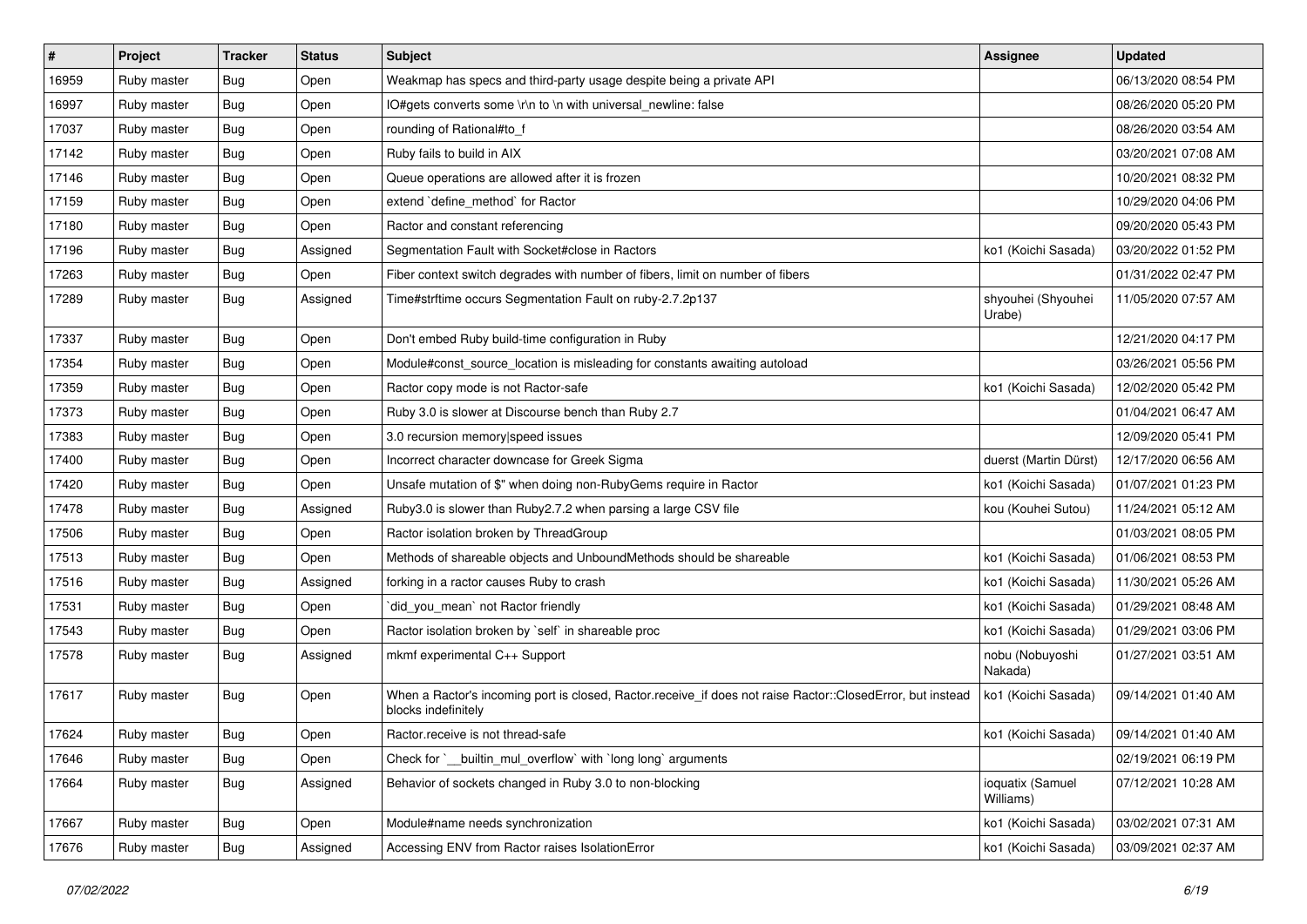| $\sharp$ | Project     | <b>Tracker</b> | <b>Status</b> | <b>Subject</b>                                                                                                             | <b>Assignee</b>               | <b>Updated</b>      |
|----------|-------------|----------------|---------------|----------------------------------------------------------------------------------------------------------------------------|-------------------------------|---------------------|
| 17677    | Ruby master | <b>Bug</b>     | Assigned      | Ractor crashes fork when blocking                                                                                          | ko1 (Koichi Sasada)           | 03/09/2021 12:42 AM |
| 17678    | Ruby master | Bug            | Assigned      | Ractors do not restart after fork                                                                                          | ko1 (Koichi Sasada)           | 03/09/2021 12:42 AM |
| 17679    | Ruby master | <b>Bug</b>     | Assigned      | Ractor incoming channel can consume unlimited resources                                                                    | ko1 (Koichi Sasada)           | 06/30/2022 10:49 AM |
| 17680    | Ruby master | <b>Bug</b>     | Open          | tab completion no longer works on irb3.0                                                                                   |                               | 03/13/2021 08:06 AM |
| 17722    | Ruby master | Bug            | Open          | define method with shareable results in "defined in a different Ractor"                                                    |                               | 08/24/2021 12:03 PM |
| 17774    | Ruby master | <b>Bug</b>     | Open          | Quantified empty group causes regex to fail                                                                                |                               | 10/13/2021 04:43 PM |
| 17792    | Ruby master | <b>Bug</b>     | Open          | make notes and make test fail with Ruby3.0.1p64 RaspberryPI 4B Ubuntu 20.10 ARM64                                          |                               | 05/23/2021 08:23 PM |
| 17799    | Ruby master | <b>Bug</b>     | Open          | Seg fault in rb_class_clear_method_cache                                                                                   |                               | 12/09/2021 05:39 AM |
| 17817    | Ruby master | <b>Bug</b>     | Open          | --jit outputs ./tmp/_ruby_mjit_*.h: No such file or directory on with TMP                                                  |                               | 04/22/2021 11:57 AM |
| 17826    | Ruby master | Bug            | Assigned      | Ractor#take hangs if used in multiple Threads                                                                              | ko1 (Koichi Sasada)           | 12/15/2021 01:30 PM |
| 17878    | Ruby master | <b>Bug</b>     | Open          | bootstraptest/test_ractor.rb:224 a random failing test with "The outgoing-port is already closed<br>(Ractor::ClosedError)" |                               | 09/13/2021 01:10 PM |
| 17882    | Ruby master | <b>Bug</b>     | Assigned      | bootstraptest/test ractor.rb:224 segfaults on Cygwin                                                                       | cruby-cygwin                  | 05/19/2022 08:20 AM |
| 17925    | Ruby master | <b>Bug</b>     | Open          | Pattern matching syntax using semicolon one-line                                                                           |                               | 06/04/2021 03:08 PM |
| 17926    | Ruby master | Bug            | Open          | spec/ruby/core/file/atime_spec.rb: a random failing test on Travis ppc64le                                                 |                               | 06/02/2021 04:35 PM |
| 17931    | Ruby master | Bug            | Open          | Compile fails setup option nodynamic                                                                                       |                               | 07/07/2021 08:51 AM |
| 17989    | Ruby master | <b>Bug</b>     | Open          | Case insensitive Regexps do not handle characters with overlapping case foldings                                           |                               | 06/15/2021 11:43 AM |
| 17990    | Ruby master | <b>Bug</b>     | Open          | Inconsistent behavior of Regexp quantifiers over characters with complex case foldings                                     |                               | 06/15/2021 11:59 AM |
| 17995    | Ruby master | <b>Bug</b>     | Open          | Slow down when mjit and Ractor are being used at same time                                                                 | k0kubun (Takashi<br>Kokubun)  | 06/11/2022 04:02 AM |
| 17996    | Ruby master | <b>Bug</b>     | Open          | Cygwin: thread $+$ pipe behavior since Ruby 2.6                                                                            | cruby-cygwin                  | 05/19/2022 08:20 AM |
| 17998    | Ruby master | <b>Bug</b>     | Assigned      | ractor: process hanging (with ractors initialized, but not being used)                                                     | ko1 (Koichi Sasada)           | 12/02/2021 08:17 PM |
| 17999    | Ruby master | <b>Bug</b>     | Open          | TestMethod#test_zsuper intermittent timeout error on raspbian10-aarch64 CI                                                 |                               | 06/18/2021 01:33 AM |
| 18002    | Ruby master | Bug            | Open          | s390x: Tests failing without LC ALL env                                                                                    | jaruga (Jun Aruga)            | 07/12/2021 04:30 PM |
| 18009    | Ruby master | Bug            | Open          | Regexps \w and \W with /i option and /u option produce inconsistent results under nested negation and<br>intersection      |                               | 06/28/2021 09:09 AM |
| 18010    | Ruby master | Bug            | Open          | Character class with single character gets case-folded with following string                                               |                               | 06/28/2021 09:30 AM |
| 18012    | Ruby master | Bug            | Open          | Case-insensitive character classes can only match multiple code points when top-level character class is<br>not negated    |                               | 06/29/2021 08:35 AM |
| 18013    | Ruby master | <b>Bug</b>     | Open          | Unexpected results when mxiing negated character classes and case-folding                                                  |                               | 06/29/2021 12:05 PM |
| 18024    | Ruby master | <b>Bug</b>     | Assigned      | Ractor crashes when connections are closed in multiple Ractors                                                             | ko1 (Koichi Sasada)           | 12/14/2021 04:41 PM |
| 18034    | Ruby master | <b>Bug</b>     | Assigned      | Segmentation fault fiddle with `--enable-bundled-libffi` and macOS                                                         | kou (Kouhei Sutou)            | 11/30/2021 07:39 AM |
| 18036    | Ruby master | Bug            | Open          | Pthread fibers become invalid on fork - different from normal fibers.                                                      | ioquatix (Samuel<br>Williams) | 08/19/2021 07:05 AM |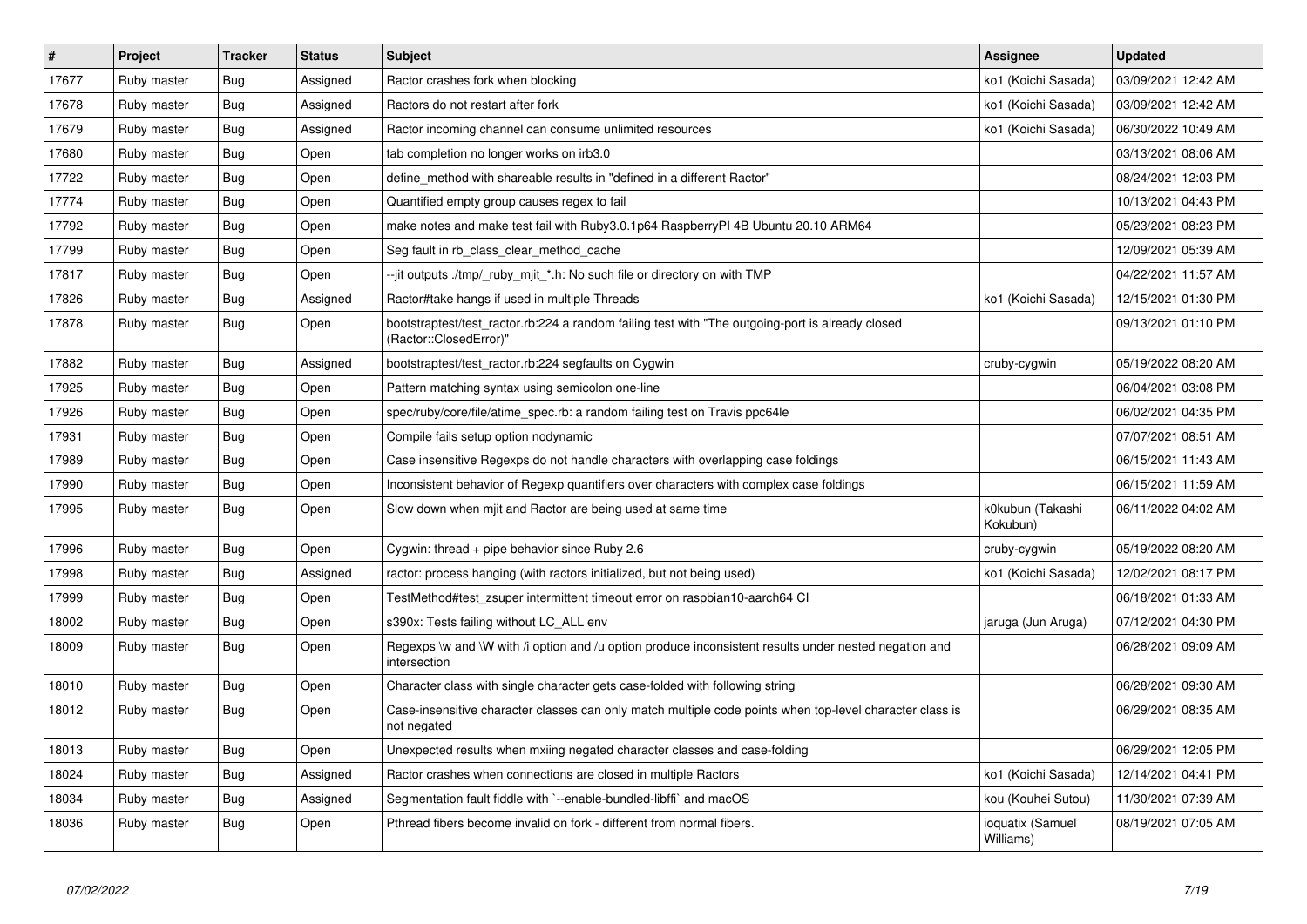| #     | Project     | <b>Tracker</b> | <b>Status</b> | <b>Subject</b>                                                                                                                                                      | <b>Assignee</b>              | <b>Updated</b>      |
|-------|-------------|----------------|---------------|---------------------------------------------------------------------------------------------------------------------------------------------------------------------|------------------------------|---------------------|
| 18058 | Ruby master | Bug            | Open          | 3.1.0-dev with MJIT enabled Zlib::BufError during `gem install`                                                                                                     | k0kubun (Takashi<br>Kokubun) | 08/02/2021 08:31 PM |
| 18061 | Ruby master | Bug            | Open          | Execshield test: libruby.so.N.N.N: FAIL: property-note test because no .note.gnu.property section found                                                             |                              | 06/22/2022 07:58 AM |
| 18073 | Ruby master | Bug            | Open          | test/ruby/test_jit.rb: "error: invalid use of '__builtin_va_arg_pack ()"" on Ruby 2.7.4 on gcc 4.8.5                                                                |                              | 12/03/2021 03:04 PM |
| 18080 | Ruby master | Bug            | Open          | Syntax error on one-line pattern matching                                                                                                                           |                              | 08/18/2021 12:38 AM |
| 18119 | Ruby master | <b>Bug</b>     | Open          | Ractor crashes when instantiating classes                                                                                                                           | ko1 (Koichi Sasada)          | 09/14/2021 01:42 AM |
| 18129 | Ruby master | <b>Bug</b>     | Open          | Ractor-incompatible global variables can be accessed through alias                                                                                                  |                              | 08/23/2021 10:08 PM |
| 18131 | Ruby master | <b>Bug</b>     | Open          | addr2line.c: Some inlined functions mistakenly shown                                                                                                                |                              | 08/24/2021 07:59 PM |
| 18132 | Ruby master | <b>Bug</b>     | Open          | TODO: fix ccan/list thread safety                                                                                                                                   |                              | 01/02/2022 08:22 AM |
| 18133 | Ruby master | Bug            | Assigned      | LTO: TestGCCompact#test ast compacts segfaults on i686                                                                                                              |                              | 04/23/2022 04:19 PM |
| 18142 | Ruby master | Bug            | Assigned      | Segmentation fault with Ruby 3.0.2                                                                                                                                  | k0kubun (Takashi<br>Kokubun) | 09/02/2021 07:43 AM |
| 18144 | Ruby master | <b>Bug</b>     | Open          | Timeout not working while regular expression match is running                                                                                                       |                              | 09/02/2021 07:08 AM |
| 18152 | Ruby master | Bug            | Open          | Fix theoretical bug with signals $+$ qsort                                                                                                                          |                              | 09/08/2021 03:38 PM |
| 18169 | Ruby master | Bug            | Assigned      | Local copies of gemified libraries are being released out of sync with their gems                                                                                   | hsbt (Hiroshi<br>SHIBATA)    | 02/25/2022 05:40 PM |
| 18186 | Ruby master | <b>Bug</b>     | Open          | SEGV with system command - MinGW?                                                                                                                                   |                              | 09/22/2021 03:20 PM |
| 18247 | Ruby master | <b>Bug</b>     | Open          | weird results for `Array#slice` or `Array#[]` with argument of type `Enumerator::ArithmeticSequence`                                                                |                              | 03/30/2022 11:05 PM |
| 18255 | Ruby master | Bug            | Open          | ioctl zeroes the last buffer byte                                                                                                                                   |                              | 10/25/2021 08:13 AM |
| 18257 | Ruby master | <b>Bug</b>     | Open          | rb mRubyVMFrozenCore is broken by GC run                                                                                                                            |                              | 02/10/2022 12:36 PM |
| 18258 | Ruby master | <b>Bug</b>     | Open          | Ractor shareable? can be slow and mutates internal object flags.                                                                                                    | ko1 (Koichi Sasada)          | 10/21/2021 08:58 AM |
| 18269 | Ruby master | <b>Bug</b>     | Open          | trace_opt_not and trace_opt_regexpmatch2 insns are indistinguishable                                                                                                |                              | 11/12/2021 07:44 AM |
| 18277 | Ruby master | <b>Bug</b>     | Open          | buffer error (Zlib::BufError) in Zlib::Deflate#deflate when using MJIT                                                                                              | k0kubun (Takashi<br>Kokubun) | 01/05/2022 03:04 PM |
| 18281 | Ruby master | Bug            | Open          | Ruby 3.1.0: gem uninstall -alx fails to uninstall debug                                                                                                             |                              | 06/16/2022 01:08 AM |
| 18286 | Ruby master | <b>Bug</b>     | Open          | Universal arm64/x86_84 binary built on an x86_64 machine segfaults/is killed on arm64                                                                               |                              | 05/26/2022 09:45 PM |
| 18337 | Ruby master | Bug            | Assigned      | Ruby allows zero-width characters in identifiers                                                                                                                    | duerst (Martin Dürst)        | 11/24/2021 09:13 AM |
| 18338 | Ruby master | Bug            | Open          | Encoding.default_external = Encoding::UTF_16BE may add a wrongly-encoded string to<br>\$LOADED FEATURES                                                             |                              | 11/15/2021 07:32 AM |
| 18355 | Ruby master | Bug            | Assigned      | require("pathname") within rack application chnages behaviors of Pathname methods, such as absolute?(),<br>when there are two versions of 'pathname' gem installed. | hsbt (Hiroshi<br>SHIBATA)    | 11/30/2021 08:01 AM |
| 18359 | Ruby master | Bug            | Open          | [Windows MinGW] warning Please include winsock2.h before windows.h                                                                                                  |                              | 11/23/2021 05:07 PM |
| 18379 | Ruby master | <b>Bug</b>     | Open          | [CI] Windows mingw/ucrt - test-all timeout failures                                                                                                                 |                              | 12/02/2021 02:23 AM |
| 18380 | Ruby master | <b>Bug</b>     | Open          | TestAddressResolve#test_socket_getnameinfo_domain_blocking test failures                                                                                            |                              | 12/21/2021 04:22 PM |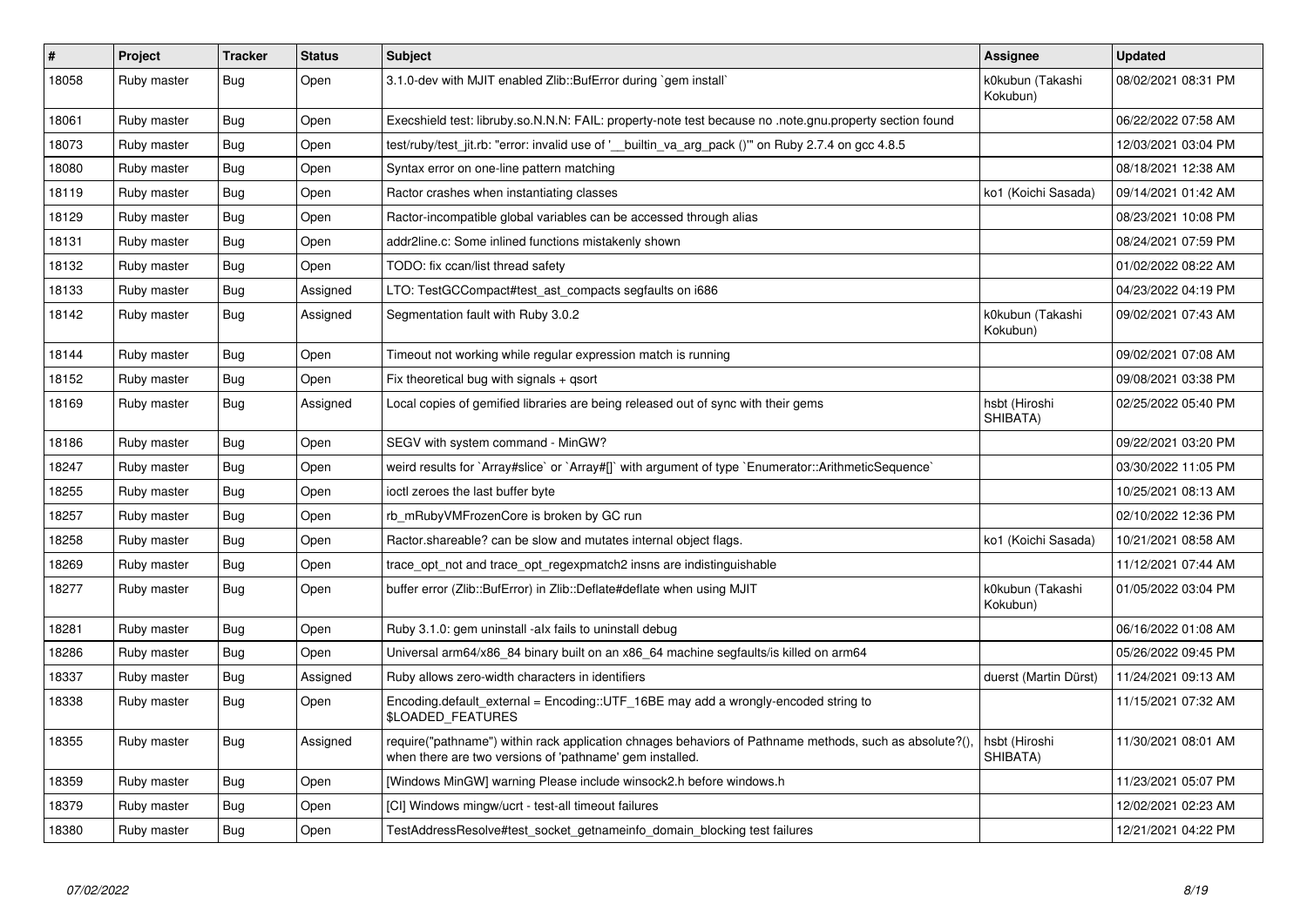| $\sharp$ | Project     | <b>Tracker</b> | <b>Status</b> | Subject                                                                                                             | <b>Assignee</b>           | <b>Updated</b>      |
|----------|-------------|----------------|---------------|---------------------------------------------------------------------------------------------------------------------|---------------------------|---------------------|
| 18381    | Ruby master | <b>Bug</b>     | Assigned      | Default vs Bundled gems                                                                                             | hsbt (Hiroshi<br>SHIBATA) | 12/15/2021 11:09 AM |
| 18393    | Ruby master | Bug            | Open          | TestReadline#test_interrupt_in_other_thread fails on armv7hl                                                        |                           | 12/07/2021 02:03 PM |
| 18396    | Ruby master | <b>Bug</b>     | Open          | An unexpected "hash value omission" syntax error when without parentheses call expr follows                         |                           | 03/29/2022 09:58 PM |
| 18412    | Ruby master | Bug            | Open          | Segfault in test_ractor.rb                                                                                          |                           | 12/17/2021 04:23 AM |
| 18413    | Ruby master | <b>Bug</b>     | Open          | Segfault in `ripper/lexer.rb`                                                                                       |                           | 12/17/2021 04:49 PM |
| 18429    | Ruby master | <b>Bug</b>     | Open          | Configure ruby-3.0.3 on Solaris 10 Unknown keyword 'URL' in './ruby.tmp.pc'                                         |                           | 01/18/2022 09:15 PM |
| 18435    | Ruby master | Bug            | Open          | Calling `protected` on ancestor method changes result of `instance_methods(false)`                                  |                           | 06/09/2022 10:23 AM |
| 18444    | Ruby master | <b>Bug</b>     | Open          | Trapped TSTP causes a locking deadlock in 3.0.3 onward                                                              |                           | 05/26/2022 10:29 PM |
| 18454    | Ruby master | Bug            | Open          | YJIT slowing down key Discourse benchmarks                                                                          |                           | 01/04/2022 08:45 AM |
| 18455    | Ruby master | <b>Bug</b>     | Open          | IO#close` has poor performance and difficult to understand semantics.                                               |                           | 04/04/2022 02:02 AM |
| 18456    | Ruby master | <b>Bug</b>     | Open          | rdoc non-determinism: module includes can be added once or twice to generated .ri                                   |                           | 01/01/2022 11:16 PM |
| 18457    | Ruby master | <b>Bug</b>     | Open          | ruby 2.7.5 fiddle/types.rb use uint32_t but fiddle/cparser.rb lacks uint32_t                                        |                           | 01/03/2022 01:00 PM |
| 18464    | Ruby master | <b>Bug</b>     | Assigned      | RUBY_INTERNAL_EVENT_NEWOBJ tracepoint causes an interpreter crash when combined with Ractors                        | ko1 (Koichi Sasada)       | 06/08/2022 08:25 AM |
| 18472    | Ruby master | <b>Bug</b>     | Open          | rb_w32_map_errno is not found on Ruby-3.1.0                                                                         |                           | 01/13/2022 09:59 AM |
| 18473    | Ruby master | <b>Bug</b>     | Open          | Raw data in Socket::Option#inspect on Amazon Linux 2                                                                |                           | 01/11/2022 02:13 PM |
| 18476    | Ruby master | <b>Bug</b>     | Open          | Call to require stuck forever after receiving EAGAIN on writev when running with zeus                               |                           | 02/28/2022 02:55 PM |
| 18492    | Ruby master | <b>Bug</b>     | Open          | 'rb_rescue2' inside 'rb_protect' segfaults on Windows                                                               |                           | 01/14/2022 03:17 PM |
| 18506    | Ruby master | <b>Bug</b>     | Open          | make and make install rebuild items every time unnecessarily - sometimes causing races in parallel installs         |                           | 01/21/2022 01:46 PM |
| 18507    | Ruby master | <b>Bug</b>     | Open          | Incorrect target_os detection in configure script                                                                   |                           | 01/25/2022 08:57 AM |
| 18510    | Ruby master | <b>Bug</b>     | Open          | Unexpected waiting for console when starting ruby on windows                                                        |                           | 01/23/2022 02:53 PM |
| 18518    | Ruby master | <b>Bug</b>     | Open          | NoMemoryError + [FATAL] failed to allocate memory for twice 1 << large                                              |                           | 01/28/2022 01:40 PM |
| 18553    | Ruby master | Bug            | Open          | Memory leak on compiling method call with kwargs                                                                    | ko1 (Koichi Sasada)       | 03/23/2022 09:34 PM |
| 18567    | Ruby master | <b>Bug</b>     | Open          | Depending on default gems in stdlib gems when not needed considered harmful                                         | hsbt (Hiroshi<br>SHIBATA) | 04/21/2022 04:45 PM |
| 18572    | Ruby master | <b>Bug</b>     | Assigned      | Performance regression when invoking refined methods                                                                | ko1 (Koichi Sasada)       | 02/10/2022 12:48 AM |
| 18580    | Ruby master | <b>Bug</b>     | Open          | Range#include? inconsistency for beginless String ranges                                                            |                           | 03/09/2022 10:22 PM |
| 18601    | Ruby master | <b>Bug</b>     | Open          | Invalid byte sequences in Big5 encodings                                                                            | duerst (Martin Dürst)     | 02/23/2022 07:59 AM |
| 18605    | Ruby master | Bug            | Open          | Fails to run on (newer) 32bit Windows with ucrt                                                                     |                           | 04/01/2022 07:52 AM |
| 18608    | Ruby master | <b>Bug</b>     | Open          | 'require': cannot load such file -- ripper (LoadError) after 'make distclean'                                       |                           | 05/27/2022 04:10 AM |
| 18614    | Ruby master | <b>Bug</b>     | Open          | Error (busy loop) in<br>TestGemCommandsSetupCommand#test_destdir_flag_does_not_try_to_write_to_the_default_gem_home | hsbt (Hiroshi<br>SHIBATA) | 03/17/2022 01:03 AM |
| 18616    | Ruby master | <b>Bug</b>     | Open          | Error with clang(1) on MacOS due to declspec()                                                                      |                           | 03/09/2022 10:50 AM |
| 18622    | Ruby master | <b>Bug</b>     | Open          | const get still looks in Object, while lexical constant lookup no longer does                                       |                           | 04/22/2022 11:26 AM |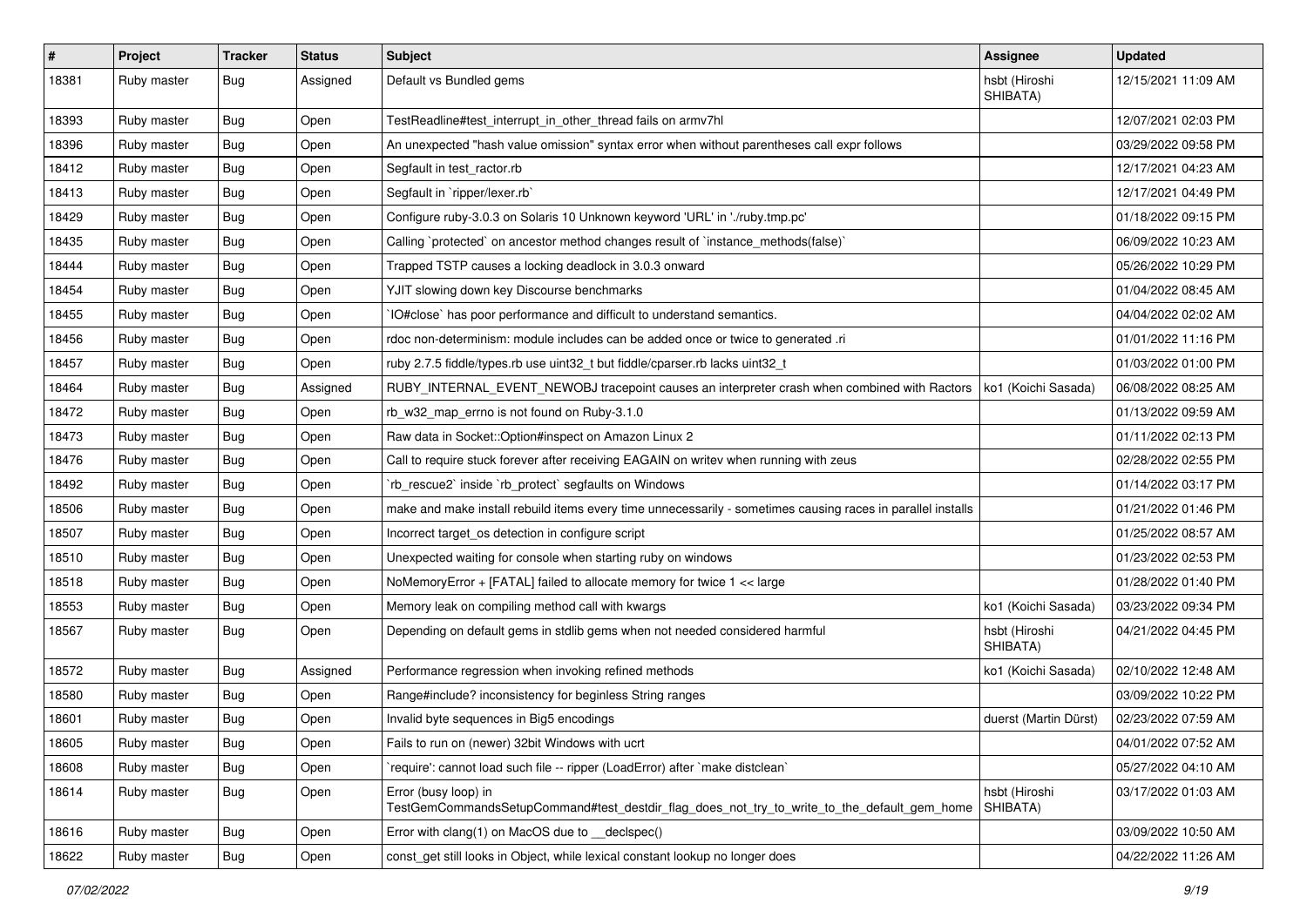| $\vert$ # | Project     | <b>Tracker</b> | <b>Status</b> | <b>Subject</b>                                                                                                     | Assignee                      | <b>Updated</b>      |
|-----------|-------------|----------------|---------------|--------------------------------------------------------------------------------------------------------------------|-------------------------------|---------------------|
| 18623     | Ruby master | Bug            | Open          | make runnable' does not work                                                                                       | nobu (Nobuyoshi<br>Nakada)    | 03/16/2022 01:28 AM |
| 18651     | Ruby master | <b>Bug</b>     | Open          | oob access in CP51932 -> CP50220 transcoder                                                                        | akr (Akira Tanaka)            | 03/23/2022 01:17 PM |
| 18657     | Ruby master | <b>Bug</b>     | Open          | IRB raises exception when stdout is a pipe                                                                         |                               | 06/08/2022 03:34 PM |
| 18658     | Ruby master | <b>Bug</b>     | Open          | Need openssl 3 support for Ubuntu 22.04 (Ruby 2.7.x and 3.0.x)                                                     | rhenium (Kazuki<br>Yamaguchi) | 05/30/2022 08:06 PM |
| 18661     | Ruby master | Bug            | Open          | Net::HTTP behavior changed between 2.6 and 3.1 on windows.                                                         |                               | 03/25/2022 01:57 PM |
| 18666     | Ruby master | <b>Bug</b>     | Open          | No rule to make target 'yaml/yaml.h', needed by 'api.o'                                                            | hsbt (Hiroshi<br>SHIBATA)     | 03/29/2022 11:17 AM |
| 18674     | Ruby master | Bug            | Open          | Build failure `make up` with WSL2                                                                                  |                               | 04/01/2022 08:51 AM |
| 18677     | Ruby master | Bug            | Assigned      | BigDecimal#power (**) returns FloatDomainError when passing an infinite parameter                                  | mrkn (Kenta Murata)           | 04/20/2022 02:04 AM |
| 18678     | Ruby master | <b>Bug</b>     | Open          | Crash on Mac - vm_call0_cfunc_with_frame                                                                           |                               | 05/26/2022 05:40 PM |
| 18686     | Ruby master | <b>Bug</b>     | Open          | Regexp supporting unexpected age properties in Ruby < 3.2                                                          |                               | 04/08/2022 06:52 PM |
| 18727     | Ruby master | <b>Bug</b>     | Assigned      | Make failed on x86_64-cygwin (LoadError)                                                                           | peterzhu2118 (Peter<br>Zhu)   | 04/16/2022 05:15 AM |
| 18731     | Ruby master | <b>Bug</b>     | Open          | Parallel test-all sometimes does not run at all some tests                                                         |                               | 04/23/2022 12:58 PM |
| 18733     | Ruby master | <b>Bug</b>     | Open          | Ruby GC problems cause performance issue with Ractor                                                               |                               | 04/15/2022 09:13 AM |
| 18737     | Ruby master | Bug            | Open          | Windows 'require' is case independent                                                                              |                               | 04/22/2022 06:18 PM |
| 18738     | Ruby master | <b>Bug</b>     | Open          | IRB can't recognize heredoc after words                                                                            |                               | 04/18/2022 12:00 AM |
| 18740     | Ruby master | Bug            | Open          | Use of rightward assignment changes line number needed for line-targeted TracePoint                                |                               | 04/27/2022 09:56 AM |
| 18743     | Ruby master | <b>Bug</b>     | Open          | Enumerator#next / peek re-use each others stacktraces                                                              |                               | 04/19/2022 02:42 PM |
| 18751     | Ruby master | <b>Bug</b>     | Open          | Regression on master for Method#== when comparing public with private method                                       |                               | 05/18/2022 01:27 AM |
| 18758     | Ruby master | <b>Bug</b>     | Open          | Ruby fails to build on M1 Mac when x86 Homebrew is installed                                                       |                               | 04/28/2022 03:19 PM |
| 18759     | Ruby master | <b>Bug</b>     | Open          | snapshot-ruby 2 7: test failure on macos-12                                                                        |                               | 04/28/2022 12:18 AM |
| 18760     | Ruby master | <b>Bug</b>     | Open          | Ractors vs "skynet" microbenchmark                                                                                 |                               | 05/02/2022 11:36 PM |
| 18763     | Ruby master | <b>Bug</b>     | Open          | The configure option "--with-openssl-dir" has lower precedence than pkg-config                                     |                               | 05/11/2022 11:39 AM |
| 18764     | Ruby master | <b>Bug</b>     | Open          | Build Error when Using msys2-mingw64 and Ruby 3.2                                                                  |                               | 05/10/2022 06:48 AM |
| 18767     | Ruby master | <b>Bug</b>     | Open          | IO.foreach hangs up when passes limit=0                                                                            |                               | 06/18/2022 02:56 AM |
| 18768     | Ruby master | <b>Bug</b>     | Open          | Inconsistent behavior of IO, StringIO and String each_line methods when return paragraph and chomp:<br>true passed |                               | 06/10/2022 03:46 PM |
| 18770     | Ruby master | <b>Bug</b>     | Open          | Inconsistent behavior of IO/StringIO's each methods when called with nil as a separator, limit and chomp:<br>true  |                               | 06/06/2022 05:38 PM |
| 18780     | Ruby master | <b>Bug</b>     | Open          | Incorrect binding receiver for C API rb_eval_string()                                                              |                               | 06/15/2022 12:14 AM |
| 18782     | Ruby master | <b>Bug</b>     | Open          | Race conditions in autoload when loading the same feature with multiple threads.                                   |                               | 05/18/2022 09:22 PM |
| 18783     | Ruby master | Bug            | Open          | OptionParser should recognize "-" as an optional argument                                                          |                               | 05/19/2022 12:15 AM |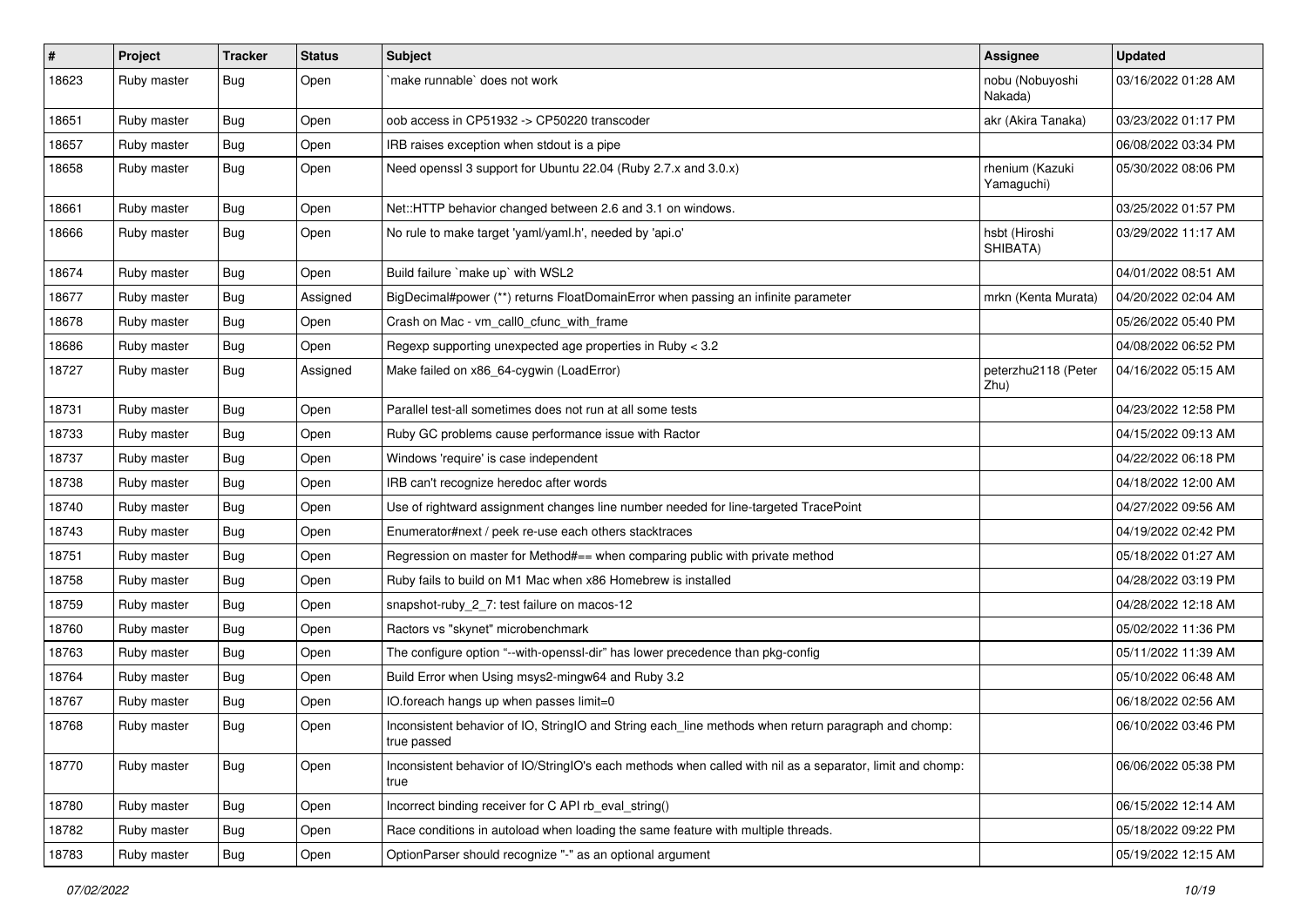| $\vert$ # | Project     | <b>Tracker</b> | <b>Status</b> | Subject                                                                           | <b>Assignee</b>                   | <b>Updated</b>      |
|-----------|-------------|----------------|---------------|-----------------------------------------------------------------------------------|-----------------------------------|---------------------|
| 18784     | Ruby master | Bug            | Open          | FileUtils.rm_f` and `FileUtils.rm_rf` should not mask exceptions                  |                                   | 05/16/2022 09:04 AM |
| 18789     | Ruby master | Bug            | Open          | make test-bundled-gems failed after make install                                  |                                   | 05/18/2022 01:01 AM |
| 18790     | Ruby master | Bug            | Assigned      | cannot load such file -- digest (LoadError)                                       | hsbt (Hiroshi<br>SHIBATA)         | 06/06/2022 12:41 AM |
| 18794     | Ruby master | Bug            | Open          | Windows - intermittent SEGV TestObjSpace#test_reachable_objects_during_iteration  |                                   | 06/30/2022 11:13 PM |
| 18795     | Ruby master | Bug            | Open          | Verbose GC debug output with -DRGENGC_DEBUG=5 causes a crash                      |                                   | 06/08/2022 08:24 AM |
| 18796     | Ruby master | <b>Bug</b>     | Open          | GC compaction gets stuck on Mac OS when a debugger is attached                    |                                   | 06/08/2022 08:25 AM |
| 18797     | Ruby master | Bug            | Open          | Third argument to Regexp.new is a bit broken                                      |                                   | 05/23/2022 10:11 AM |
| 18799     | Ruby master | Bug            | Open          | Refinement#import_methods vs attr_reader                                          |                                   | 05/25/2022 06:50 AM |
| 18804     | Ruby master | Bug            | Open          | Invalid line number for putnil instruction                                        |                                   | 05/25/2022 09:22 AM |
| 18805     | Ruby master | <b>Bug</b>     | Open          | IO::Buffer is inconsistent when returning a string from an empty buffer           |                                   | 05/25/2022 12:45 PM |
| 18808     | Ruby master | Bug            | Assigned      | Cannot compile ruby 3.1.2 on powerpc64le-linux without disabling the jit features | k0kubun (Takashi<br>Kokubun)      | 06/20/2022 10:40 AM |
| 18810     | Ruby master | Bug            | Open          | Make `Kernel#p` interruptable.                                                    | ioquatix (Samuel<br>Williams)     | 05/30/2022 12:44 AM |
| 18816     | Ruby master | Bug            | Open          | Ractor segfaulting MacOS 12.4 (aarch64 / M1 processor)                            |                                   | 06/13/2022 01:46 PM |
| 18818     | Ruby master | Bug            | Open          | SEGV (Fiber scheduler?)                                                           | ioquatix (Samuel<br>Williams)     | 06/06/2022 06:31 PM |
| 18826     | Ruby master | Bug            | Open          | Symbol#to proc inconsistent, sometimes calls private methods                      |                                   | 06/16/2022 07:27 AM |
| 18837     | Ruby master | <b>Bug</b>     | Open          | Not possible to evaluate expression with numbered parameters in it                |                                   | 06/17/2022 12:48 PM |
| 18842     | Ruby master | Bug            | Open          | Ruby's Resolv library does not handle correctly the `NODATA` case                 |                                   | 06/19/2022 05:39 PM |
| 18878     | Ruby master | <b>Bug</b>     | Open          | parse.y: Foo::Bar {} is inconsistently rejected                                   |                                   | 06/28/2022 03:38 AM |
| 18880     | Ruby master | Bug            | Open          | IO#sysread on Windows does not validate arguments                                 |                                   | 06/26/2022 04:26 PM |
| 18883     | Ruby master | <b>Bug</b>     | Open          | parse.y: trailing comma cannot coexist with star                                  |                                   | 06/28/2022 07:25 AM |
| 18886     | Ruby master | Bug            | Open          | Struct aref and aset don't trigger any tracepoints.                               | ko1 (Koichi Sasada)               | 06/29/2022 06:05 AM |
| 18887     | Ruby master | <b>Bug</b>     | Open          | documentation for protected methods                                               |                                   | 06/29/2022 08:08 AM |
| 18890     | Ruby master | <b>Bug</b>     | Open          | parse.y: pattern label is newline-sensitive if it is dynamic                      |                                   | 07/02/2022 01:48 AM |
| 18892     | Ruby master | <b>Bug</b>     | Open          | ARGF. lineno starts from 2 when the file has shebang                              |                                   | 07/02/2022 06:11 AM |
| 1644      | Ruby master | Feature        | Assigned      | recv on inherited socket wrapped in TCPSocket does not read data, on Windows      | cruby-windows                     | 12/10/2020 08:45 AM |
| 2294      | Ruby master | Feature        | Assigned      | [PATCH] ruby_bind_stack() to embed Ruby in coroutine                              | ko1 (Koichi Sasada)               | 01/05/2018 09:00 PM |
| 2324      | Ruby master | Feature        | Assigned      | Dir instance methods for relative path                                            | nobu (Nobuyoshi<br>Nakada)        | 12/25/2017 05:58 PM |
| 2631      | Ruby master | Feature        | Assigned      | Allow IO#reopen to take a block                                                   | Glass_saga (Masaki<br>Matsushita) | 05/24/2018 01:22 PM |
| 3608      | Ruby master | Feature        | Assigned      | Enhancing Pathname#each_child to be lazy                                          | akr (Akira Tanaka)                | 12/25/2017 06:14 PM |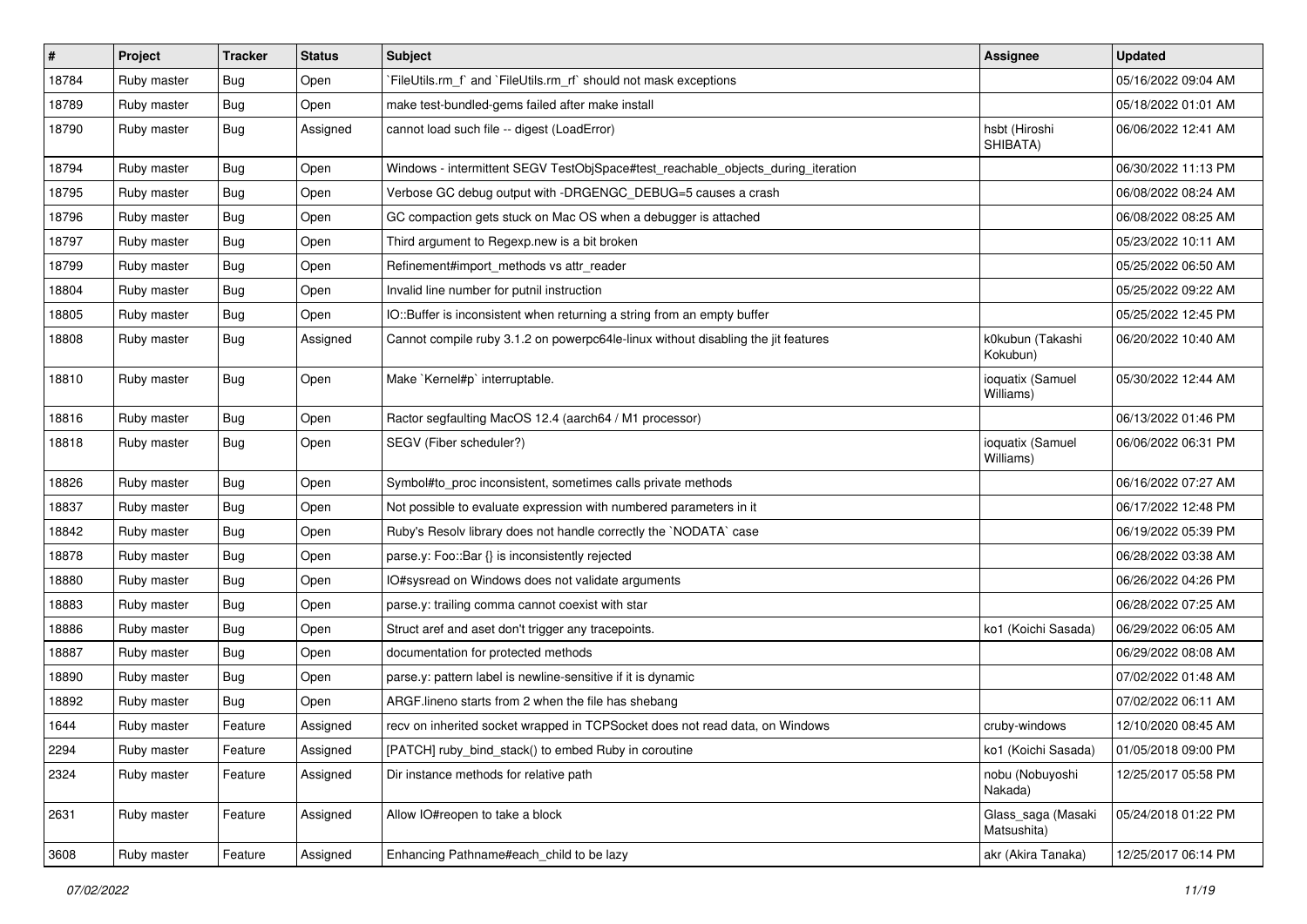| $\sharp$ | Project     | <b>Tracker</b> | <b>Status</b> | Subject                                                            | Assignee                     | <b>Updated</b>      |
|----------|-------------|----------------|---------------|--------------------------------------------------------------------|------------------------------|---------------------|
| 3731     | Ruby master | Feature        | Assigned      | Easier Embedding API for Ruby                                      | ko1 (Koichi Sasada)          | 12/25/2017 06:14 PM |
| 3953     | Ruby master | Feature        | Assigned      | TCPSocket / UDPSocket do not accept IPAddr objects.                | knu (Akinori MUSHA)          | 12/25/2017 06:14 PM |
| 4247     | Ruby master | Feature        | Assigned      | New features for Array#sample, Array#choice                        | mame (Yusuke<br>Endoh)       | 12/25/2017 06:14 PM |
| 4464     | Ruby master | Feature        | Assigned      | [PATCH] add Fcntl::Flock object for easier use of POSIX file locks | kosaki (Motohiro<br>KOSAKI)  | 12/25/2017 06:14 PM |
| 4514     | Ruby master | Feature        | Assigned      | #deep clone and #deep dup for Objects                              | matz (Yukihiro<br>Matsumoto) | 12/25/2017 06:14 PM |
| 4521     | Ruby master | Feature        | Assigned      | NoMethodError#message may take very long to execute                | matz (Yukihiro<br>Matsumoto) | 12/25/2017 06:14 PM |
| 4539     | Ruby master | Feature        | Assigned      | Array#zip_with                                                     | matz (Yukihiro<br>Matsumoto) | 11/28/2019 08:23 AM |
| 4592     | Ruby master | Feature        | Assigned      | Tempfile0000000                                                    | matz (Yukihiro<br>Matsumoto) | 12/25/2017 06:14 PM |
| 4818     | Ruby master | Feature        | Assigned      | Add method marshalable?                                            | matz (Yukihiro<br>Matsumoto) | 12/25/2017 06:15 PM |
| 4824     | Ruby master | Feature        | Assigned      | Provide method Kernel#executed?                                    | matz (Yukihiro<br>Matsumoto) | 03/05/2018 04:57 AM |
| 4831     | Ruby master | Feature        | Assigned      | Integer#prime_factors                                              | yugui (Yuki Sonoda)          | 01/23/2018 08:09 AM |
| 4924     | Ruby master | Feature        | Assigned      | mkmf have header fails with C++ headers                            | nobu (Nobuyoshi<br>Nakada)   | 12/25/2017 06:15 PM |
| 5007     | Ruby master | Feature        | Assigned      | Proc#call_under: Unifying instance_eval and instance_exec          | matz (Yukihiro<br>Matsumoto) | 04/19/2018 07:57 AM |
| 5064     | Ruby master | Feature        | Assigned      | HTTP user-agent class                                              | matz (Yukihiro<br>Matsumoto) | 12/25/2017 06:15 PM |
| 5129     | Ruby master | Feature        | Assigned      | Create a core class "FileArray" and make "ARGF" its instance       | matz (Yukihiro<br>Matsumoto) | 01/23/2018 02:02 PM |
| 5133     | Ruby master | Feature        | Assigned      | Array#unzip as an alias of Array#transpose                         | mrkn (Kenta Murata)          | 12/25/2017 06:15 PM |
| 5310     | Ruby master | Feature        | Assigned      | Integral objects                                                   | mrkn (Kenta Murata)          | 12/25/2017 06:15 PM |
| 5389     | Ruby master | Feature        | Assigned      | New method Enumerator#iterate                                      | matz (Yukihiro<br>Matsumoto) | 12/25/2017 06:15 PM |
| 5434     | Ruby master | Feature        | Assigned      | Allow per-class whitelisting of methods safe to expose through DRb | seki (Masatoshi Seki)        | 12/25/2017 06:15 PM |
| 5445     | Ruby master | Feature        | Assigned      | Need RUBYOPT - r before ARGV - r                                   | matz (Yukihiro<br>Matsumoto) | 12/25/2017 06:15 PM |
| 5456     | Ruby master | Feature        | Assigned      | kernel#syscall() should be removed.                                | matz (Yukihiro<br>Matsumoto) | 12/10/2020 08:46 AM |
| 5461     | Ruby master | Feature        | Assigned      | Add pipelining to Net::HTTP                                        | naruse (Yui NARUSE)          | 12/25/2017 06:15 PM |
| 5478     | Ruby master | Feature        | Open          | Add syntax to import Set into core                                 |                              | 09/02/2020 12:24 PM |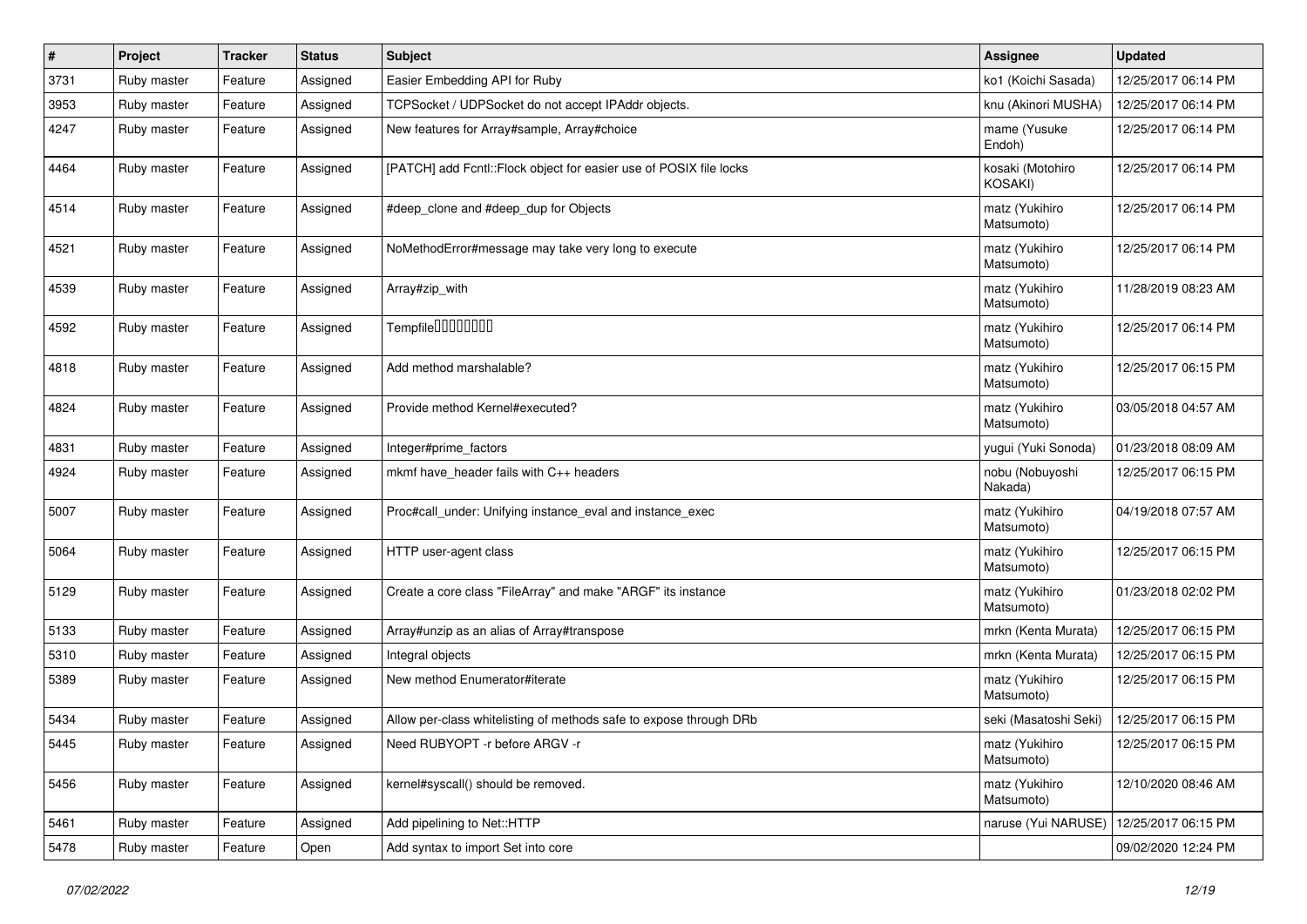| $\sharp$ | Project     | <b>Tracker</b> | <b>Status</b> | <b>Subject</b>                                           | <b>Assignee</b>              | <b>Updated</b>      |
|----------|-------------|----------------|---------------|----------------------------------------------------------|------------------------------|---------------------|
| 5558     | Ruby master | Feature        | Assigned      | String#% strange arity errors                            | matz (Yukihiro<br>Matsumoto) | 12/25/2017 06:15 PM |
| 5582     | Ruby master | Feature        | Assigned      | Allow clone of singleton methods on a BasicObject        | matz (Yukihiro<br>Matsumoto) | 12/25/2017 06:15 PM |
| 5617     | Ruby master | Feature        | Assigned      | Allow install RubyGems into dediceted directory          | hsbt (Hiroshi<br>SHIBATA)    | 05/16/2018 09:15 AM |
| 5643     | Ruby master | Feature        | Assigned      | require/load options and binding option                  | matz (Yukihiro<br>Matsumoto) | 12/25/2017 06:15 PM |
| 5654     | Ruby master | Feature        | Assigned      | Introduce global lock to avoid concurrent require        | nahi (Hiroshi<br>Nakamura)   | 12/25/2017 06:15 PM |
| 5741     | Ruby master | Feature        | Assigned      | Secure Erasure of Passwords                              | matz (Yukihiro<br>Matsumoto) | 12/25/2017 06:15 PM |
| 5749     | Ruby master | Feature        | Assigned      | new method String#match all needed                       | matz (Yukihiro<br>Matsumoto) | 12/25/2017 06:15 PM |
| 5764     | Ruby master | Feature        | Assigned      | Net::HTTP should assume HTTP/0.9 on unexpected responses | naruse (Yui NARUSE)          | 07/15/2019 05:06 PM |
| 5781     | Ruby master | Feature        | Assigned      | Query attributes (attribute methods ending in `?` mark)  | matz (Yukihiro<br>Matsumoto) | 01/10/2020 06:34 AM |
| 5825     | Ruby master | Feature        | Assigned      | Sweet instance var assignment in the object initializer  | matz (Yukihiro<br>Matsumoto) | 12/10/2020 08:53 AM |
| 5945     | Ruby master | Feature        | Assigned      | Add the ability to mark a at exit as process-local.      | matz (Yukihiro<br>Matsumoto) | 10/10/2018 08:29 AM |
| 5970     | Ruby master | Feature        | Assigned      | Add Enumerable#join with same semantics as Array#join    | matz (Yukihiro<br>Matsumoto) | 12/25/2017 06:15 PM |
| 6012     | Ruby master | Feature        | Assigned      | Proc#source_location also return the column              | nobu (Nobuyoshi<br>Nakada)   | 02/12/2019 07:49 AM |
| 6047     | Ruby master | Feature        | Assigned      | read_all: Grow buffer exponentially in generic case      |                              | 09/13/2015 03:19 AM |
| 6133     | Ruby master | Feature        | Assigned      | SSLSocket <sup>[]</sup> shutdown <sup>[][][]</sup>       |                              | 09/13/2015 03:22 AM |
| 6265     | Ruby master | Feature        | Assigned      | Remove 'useless' 'concatenation' syntax                  | naruse (Yui NARUSE)          | 08/10/2016 02:36 AM |
| 6277     | Ruby master | Feature        | Assigned      | Hash#convert key                                         | matz (Yukihiro<br>Matsumoto) | 12/25/2017 06:15 PM |
| 6293     | Ruby master | Feature        | Assigned      | new queue / blocking queues                              | matz (Yukihiro<br>Matsumoto) | 12/25/2017 06:15 PM |
| 6308     | Ruby master | Feature        | Assigned      | Eliminate delegation from WeakRef                        | matz (Yukihiro<br>Matsumoto) | 12/23/2021 11:40 PM |
| 6309     | Ruby master | Feature        | Assigned      | Add a reference queue for weak references                | matz (Yukihiro<br>Matsumoto) | 08/23/2020 09:07 PM |
| 6317     | Ruby master | Feature        | Assigned      | Range#cover?000000Range00000000000000000000              | matz (Yukihiro<br>Matsumoto) | 12/25/2017 06:15 PM |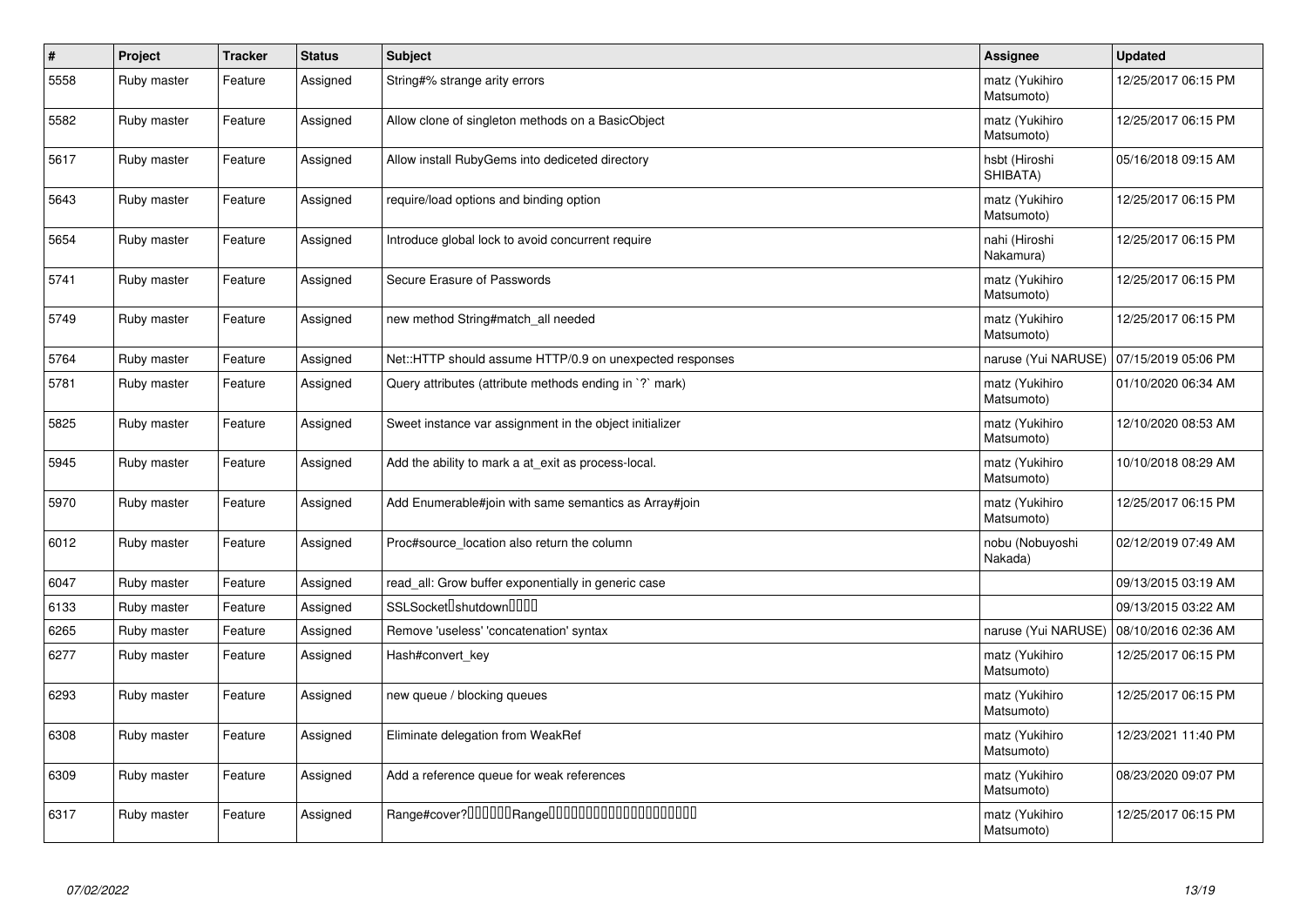| $\vert$ # | Project     | <b>Tracker</b> | <b>Status</b> | <b>Subject</b>                                                                                                                                            | Assignee                     | <b>Updated</b>      |
|-----------|-------------|----------------|---------------|-----------------------------------------------------------------------------------------------------------------------------------------------------------|------------------------------|---------------------|
| 6337      | Ruby master | Feature        | Assigned      | FileUtils#sync                                                                                                                                            | matz (Yukihiro<br>Matsumoto) | 12/25/2017 06:15 PM |
| 6354      | Ruby master | Feature        | Assigned      | Remove escape (break/return/redo/next support) from class/module scope                                                                                    | matz (Yukihiro<br>Matsumoto) | 12/25/2017 06:15 PM |
| 6376      | Ruby master | Feature        | Assigned      | Feature lookup and checking if feature is loaded                                                                                                          | matz (Yukihiro<br>Matsumoto) | 12/25/2017 06:15 PM |
| 6413      | Ruby master | Feature        | Assigned      | Make Dir.entries default to Dir.entries (Dir.pwd)                                                                                                         | matz (Yukihiro<br>Matsumoto) | 12/25/2017 06:15 PM |
| 6445      | Ruby master | Feature        | Assigned      | request for default length/position on string index                                                                                                       | matz (Yukihiro<br>Matsumoto) | 12/25/2017 06:15 PM |
| 6452      | Ruby master | Feature        | Assigned      | Allow extend to override class methods                                                                                                                    | matz (Yukihiro<br>Matsumoto) | 12/10/2020 08:53 AM |
| 6590      | Ruby master | Feature        | Assigned      | Dealing with bigdecimal, etc gems in JRuby                                                                                                                | hsbt (Hiroshi<br>SHIBATA)    | 05/15/2019 08:33 PM |
| 6594      | Ruby master | Feature        | Assigned      | <b>Integrated Functor</b>                                                                                                                                 | matz (Yukihiro<br>Matsumoto) | 12/10/2020 08:53 AM |
| 6596      | Ruby master | Feature        | Assigned      | New method `Array#indexes`                                                                                                                                | matz (Yukihiro<br>Matsumoto) | 07/29/2020 01:41 AM |
| 6611      | Ruby master | Feature        | Assigned      | Comments requested on implementation of set parse func                                                                                                    | matz (Yukihiro<br>Matsumoto) | 12/25/2017 06:15 PM |
| 6613      | Ruby master | Feature        | Assigned      | VT_RECORD, IRecordInfo Support in WIN32OLE                                                                                                                | suke (Masaki Suketa)         | 12/25/2017 06:15 PM |
| 6641      | Ruby master | Feature        | Open          | Hash.auto constructor                                                                                                                                     | matz (Yukihiro<br>Matsumoto) | 12/25/2017 06:15 PM |
| 6648      | Ruby master | Feature        | Assigned      | Provide a standard API for retrieving all command-line flags passed to Ruby                                                                               | matz (Yukihiro<br>Matsumoto) | 12/25/2017 06:15 PM |
| 6671      | Ruby master | Feature        | Assigned      | File.split all and File.split root                                                                                                                        | matz (Yukihiro<br>Matsumoto) | 12/25/2017 06:15 PM |
| 6682      | Ruby master | Feature        | Assigned      | Add a method to return an instance attached by a singleton class                                                                                          | shyouhei (Shyouhei<br>Urabe) | 12/25/2017 06:15 PM |
| 6687      | Ruby master | Feature        | Open          | Enumerable#with                                                                                                                                           |                              | 12/25/2017 06:15 PM |
| 6694      | Ruby master | Feature        | Assigned      | Thread.new without block.                                                                                                                                 | ko1 (Koichi Sasada)          | 12/25/2017 06:15 PM |
| 6695      | Ruby master | Feature        | Assigned      | Configuration for Thread/Fiber creation                                                                                                                   | ko1 (Koichi Sasada)          | 12/25/2017 06:15 PM |
| 6733      | Ruby master | Feature        | Open          | New inspect framework                                                                                                                                     |                              | 11/24/2021 05:06 AM |
| 6758      | Ruby master | Feature        | Open          | Object#sequence                                                                                                                                           |                              | 12/25/2017 06:15 PM |
| 6769      | Ruby master | Feature        | Assigned      | rbinstall.rb: install both src and batch files separetely                                                                                                 | nobu (Nobuyoshi<br>Nakada)   | 10/30/2015 12:38 PM |
| 6783      | Ruby master | Feature        | Open          | Infinite loop in inspect, not overriding inspect, to s, and no known circular references. Stepping into inspect<br>in debugger locks it up with 100% CPU. |                              | 08/05/2019 11:13 PM |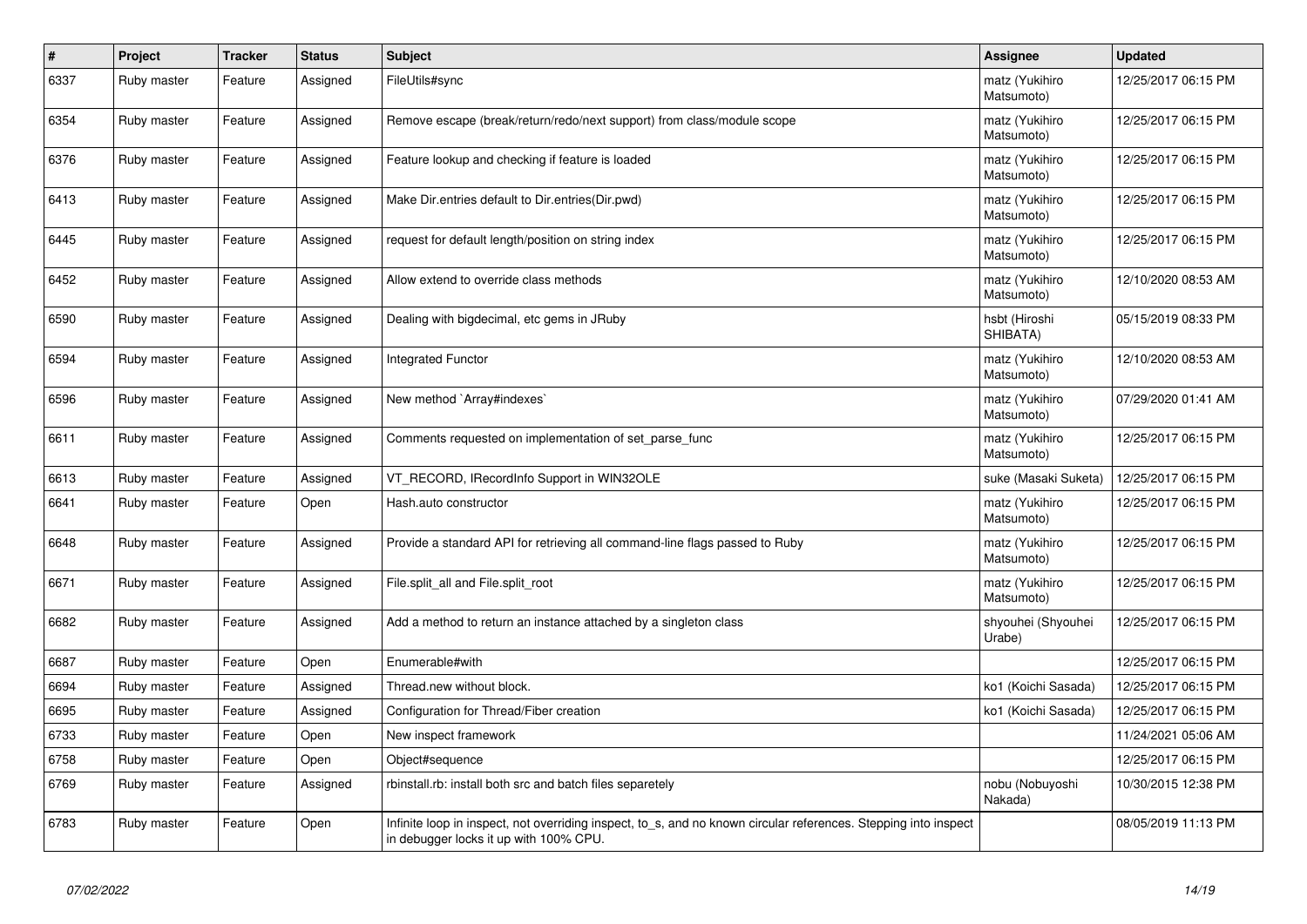| #    | Project     | <b>Tracker</b> | <b>Status</b> | <b>Subject</b>                                                                                                    | <b>Assignee</b>                   | <b>Updated</b>      |
|------|-------------|----------------|---------------|-------------------------------------------------------------------------------------------------------------------|-----------------------------------|---------------------|
| 6802 | Ruby master | Feature        | Assigned      | String#scan should have equivalent yielding MatchData                                                             | matz (Yukihiro<br>Matsumoto)      | 12/25/2017 06:15 PM |
| 6810 | Ruby master | Feature        | Assigned      | module A::B; end` is not equivalent to `module A; module B; end; end` with respect to constant lookup`<br>(scope) | matz (Yukihiro<br>Matsumoto)      | 12/10/2020 09:22 AM |
| 6811 | Ruby master | Feature        | Assigned      | File, Dir and FileUtils should have bang-versions of singleton methods that fails silently                        | matz (Yukihiro<br>Matsumoto)      | 12/25/2017 06:15 PM |
| 6817 | Ruby master | Feature        | Open          | Partial application                                                                                               | matz (Yukihiro<br>Matsumoto)      | 12/25/2017 06:15 PM |
| 6828 | Ruby master | Feature        | Open          | <b>Constancy of Constants</b>                                                                                     |                                   | 12/10/2020 08:47 AM |
| 6841 | Ruby master | Feature        | Assigned      | Shorthand for Assigning Return Value of Method to Self                                                            | matz (Yukihiro<br>Matsumoto)      | 12/10/2020 08:53 AM |
| 6842 | Ruby master | Feature        | Assigned      | Add Optional Arguments to String#strip                                                                            | matz (Yukihiro<br>Matsumoto)      | 08/24/2016 05:50 AM |
| 6857 | Ruby master | Feature        | Assigned      | bigdecimal/math BigMath.E/BigMath.exp R. P. Feynman inspired optimization                                         | mrkn (Kenta Murata)               | 12/25/2017 06:15 PM |
| 6869 | Ruby master | Feature        | Open          | Do not treat `_` parameter exceptionally                                                                          | matz (Yukihiro<br>Matsumoto)      | 12/10/2020 08:58 AM |
| 6946 | Ruby master | Feature        | Open          | FIPS support?                                                                                                     |                                   | 11/07/2018 04:00 PM |
| 6973 | Ruby master | Feature        | Assigned      | Add an #integral? method to Numeric to test for whole-number values                                               | mrkn (Kenta Murata)               | 12/25/2017 06:15 PM |
| 7060 | Ruby master | Feature        | Open          | Broaden support for chmod                                                                                         |                                   | 12/25/2017 06:15 PM |
| 7082 | Ruby master | Feature        | Open          | Process.kill 0 in windows can return spurious success                                                             |                                   | 12/25/2017 06:15 PM |
| 7086 | Ruby master | Feature        | Assigned      | Condition Variable#wait has meaningless return value                                                              | kosaki (Motohiro<br>KOSAKI)       | 12/25/2017 06:15 PM |
| 7087 | Ruby master | Feature        | Assigned      | ::ConditionVariable#wait does not work with Monitor because Monitor#sleep does not exist                          | matz (Yukihiro<br>Matsumoto)      | 12/25/2017 06:15 PM |
| 7106 | Ruby master | Feature        | Open          | FileUtils.touch should allow touching the symlink itself rather than the file the link points to                  |                                   | 12/25/2017 06:15 PM |
| 7121 | Ruby master | Feature        | Assigned      | Extending the use of `require'                                                                                    | matz (Yukihiro<br>Matsumoto)      | 12/25/2017 06:15 PM |
| 7132 | Ruby master | Feature        | Assigned      | Alternation between named / ordered method arguments and aliases for method arguments.                            | matz (Yukihiro<br>Matsumoto)      | 12/25/2017 06:15 PM |
| 7148 | Ruby master | Feature        | Assigned      | Improved Tempfile w/o DelegateClass                                                                               | Glass_saga (Masaki<br>Matsushita) | 03/27/2019 09:51 AM |
| 7149 | Ruby master | Feature        | Open          | Constant magic for everyone.                                                                                      | matz (Yukihiro<br>Matsumoto)      | 12/25/2017 06:15 PM |
| 7220 | Ruby master | Feature        | Open          | Separate IO#dup, StringIO#initialize_copy from dup(2)                                                             |                                   | 12/10/2020 08:47 AM |
| 7250 | Ruby master | Feature        | Open          | A mechanism to include at once both instance-level and class-level methods from a module                          |                                   | 12/25/2017 06:15 PM |
| 7314 | Ruby master | Feature        | Assigned      | Convert Proc to Lambda doesn't work in MRI                                                                        | matz (Yukihiro<br>Matsumoto)      | 05/21/2016 09:15 AM |
| 7321 | Ruby master | Feature        | Assigned      | Newton.#nsolve 00 2 0000000000                                                                                    | mrkn (Kenta Murata)               | 12/25/2017 06:15 PM |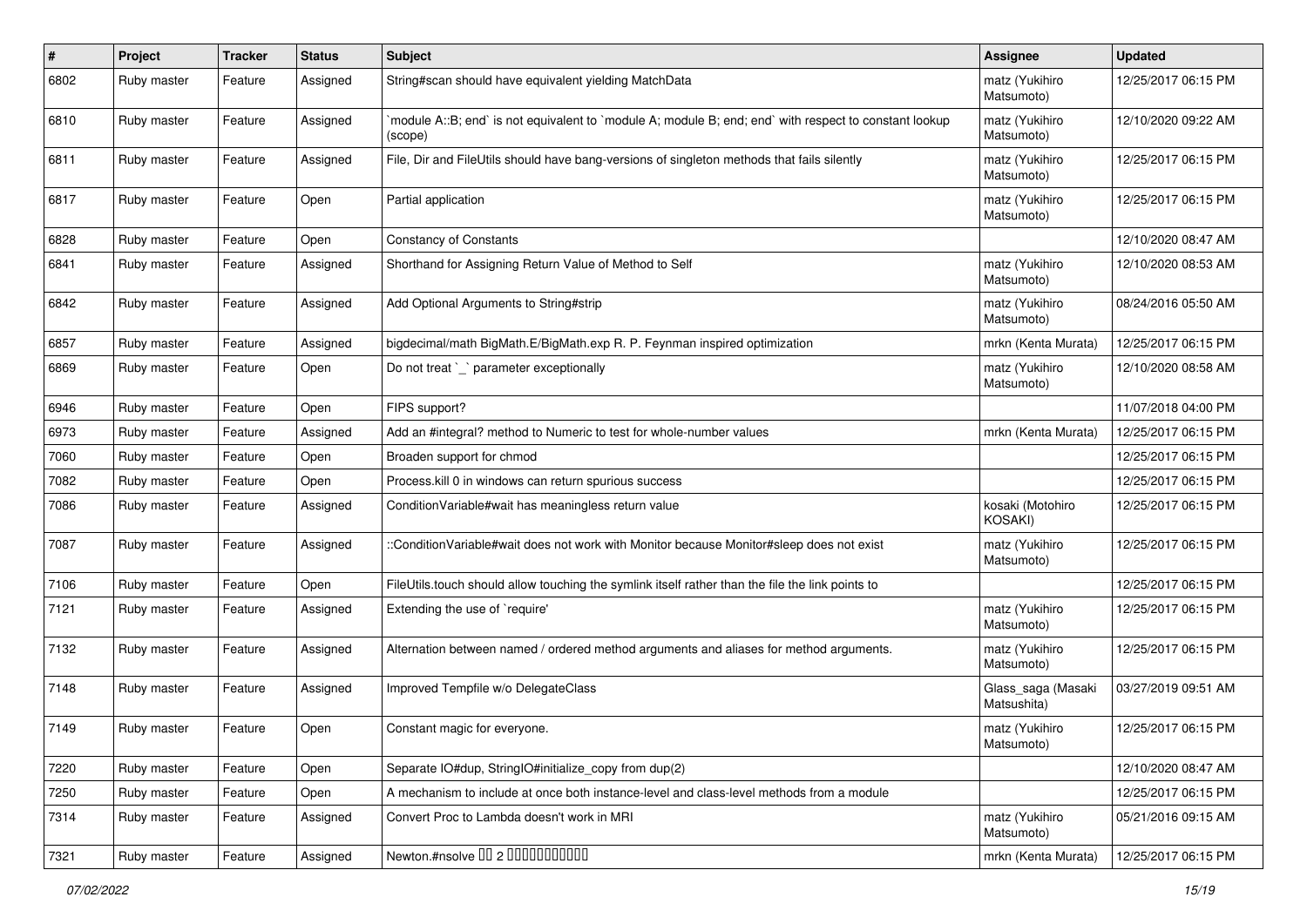| $\vert$ # | Project     | <b>Tracker</b> | <b>Status</b> | <b>Subject</b>                                                                     | <b>Assignee</b>                       | <b>Updated</b>      |
|-----------|-------------|----------------|---------------|------------------------------------------------------------------------------------|---------------------------------------|---------------------|
| 7340      | Ruby master | Feature        | Open          | 'each with' or 'into' alias for 'each with object'                                 |                                       | 12/25/2017 06:15 PM |
| 7341      | Ruby master | Feature        | Open          | Enumerable#associate                                                               |                                       | 12/25/2017 06:15 PM |
| 7349      | Ruby master | Feature        | Assigned      | Struct#inspect needs more meaningful output                                        | matz (Yukihiro<br>Matsumoto)          | 12/25/2017 06:15 PM |
| 7362      | Ruby master | Feature        | Assigned      | Adding Pathname#start with?                                                        | akr (Akira Tanaka)                    | 12/25/2017 06:15 PM |
| 7377      | Ruby master | Feature        | Open          | #indetical? as an alias for #equal?                                                | matz (Yukihiro<br>Matsumoto)          | 12/25/2017 06:15 PM |
| 7384      | Ruby master | Feature        | Open          | Rename #each_with_object to #each_with                                             |                                       | 12/25/2017 06:15 PM |
| 7394      | Ruby master | Feature        | Assigned      | Enumerable#find ifnone parameter could be non-callable                             | nobu (Nobuyoshi<br>Nakada)            | 02/10/2021 09:32 AM |
| 7412      | Ruby master | Feature        | Assigned      | Pathname#relative path from does not support mixed directory separators on windows | akr (Akira Tanaka)                    | 01/05/2018 09:00 PM |
| 7436      | Ruby master | Feature        | Assigned      | Allow for a "granularity" flag for backtrace_locations                             | matz (Yukihiro<br>Matsumoto)          | 12/25/2017 06:15 PM |
| 7444      | Ruby master | Feature        | Open          | Array#product_set                                                                  | matz (Yukihiro<br>Matsumoto)          | 12/25/2017 06:15 PM |
| 7488      | Ruby master | Feature        | Assigned      | Receiving object_id in object creation probes                                      | tenderlovemaking<br>(Aaron Patterson) | 12/25/2017 06:15 PM |
| 7503      | Ruby master | Feature        | Assigned      | make timeout.rb async-interrupt safe by default                                    | matz (Yukihiro<br>Matsumoto)          | 12/25/2017 06:15 PM |
| 7518      | Ruby master | Feature        | Assigned      | Fiddle::Pointer#to_str and Fiddle::Pointer#to_int should be removed                | tenderlovemaking<br>(Aaron Patterson) | 08/15/2013 04:56 AM |
| 7532      | Ruby master | Feature        | Assigned      | Hardcoded compiler location                                                        | nobu (Nobuyoshi<br>Nakada)            | 12/25/2017 06:15 PM |
| 7545      | Ruby master | Feature        | Open          | Make Range act as a "lazy ordered set"                                             |                                       | 12/10/2020 08:49 AM |
| 7546      | Ruby master | Feature        | Open          | Change behavior of `Array#slice` for an argument of `Range` class                  | matz (Yukihiro<br>Matsumoto)          | 12/10/2020 08:49 AM |
| 7548      | Ruby master | Feature        | Open          | <b>Load and Require Callbacks</b>                                                  | matz (Yukihiro<br>Matsumoto)          | 12/25/2017 06:15 PM |
| 7580      | Ruby master | Feature        | Assigned      | Range translation                                                                  | matz (Yukihiro<br>Matsumoto)          | 06/11/2018 09:51 AM |
| 7604      | Ruby master | Feature        | Open          | Make === comparison operator ability to delegate comparison to an argument         | matz (Yukihiro<br>Matsumoto)          | 12/25/2017 06:15 PM |
| 7611      | Ruby master | Feature        | Open          | Focal method for all loads/requires                                                | matz (Yukihiro<br>Matsumoto)          | 12/25/2017 06:15 PM |
| 7614      | Ruby master | Feature        | Open          | alias_accessor                                                                     | matz (Yukihiro<br>Matsumoto)          | 12/25/2017 06:15 PM |
| 7644      | Ruby master | Feature        | Assigned      | In refinements, change "using" keyword to a less generic word.                     | matz (Yukihiro<br>Matsumoto)          | 12/10/2020 08:49 AM |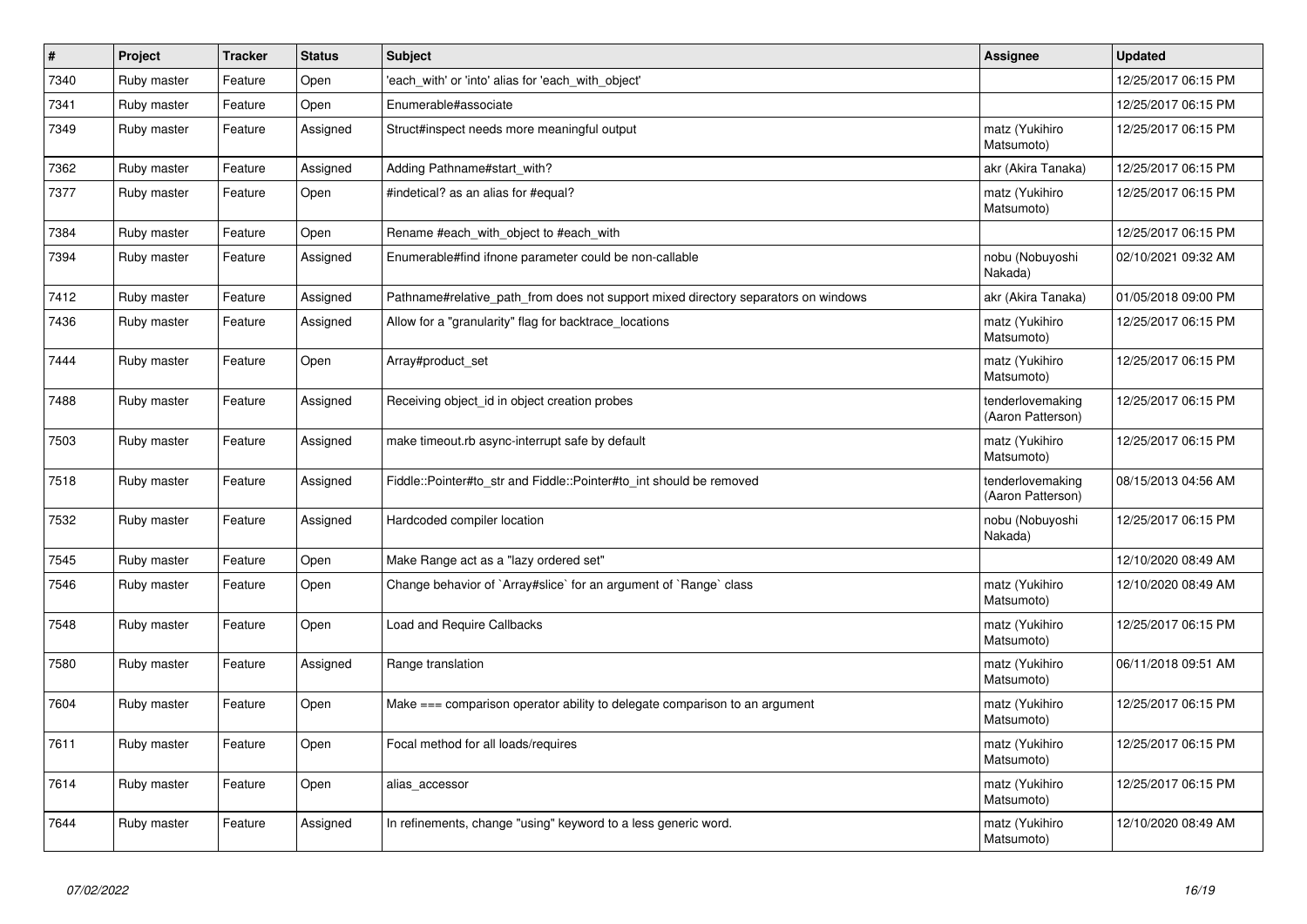| $\sharp$ | Project     | <b>Tracker</b> | <b>Status</b> | Subject                                                                                         | <b>Assignee</b>                       | <b>Updated</b>      |
|----------|-------------|----------------|---------------|-------------------------------------------------------------------------------------------------|---------------------------------------|---------------------|
| 7654     | Ruby master | Feature        | Open          | Add optional code block to IO::readlines                                                        | matz (Yukihiro<br>Matsumoto)          | 12/25/2017 06:15 PM |
| 7657     | Ruby master | Feature        | Open          | Array#& doesn't accept Enumerables                                                              | matz (Yukihiro<br>Matsumoto)          | 12/25/2017 06:15 PM |
| 7702     | Ruby master | Feature        | Open          | Remove Proc#binding                                                                             | matz (Yukihiro<br>Matsumoto)          | 07/15/2019 07:39 PM |
| 7704     | Ruby master | Feature        | Open          | Add a list of enabled (experimental) language features.                                         | matz (Yukihiro<br>Matsumoto)          | 12/25/2017 06:15 PM |
| 7708     | Ruby master | Feature        | Open          | support for patches list                                                                        |                                       | 12/25/2017 06:15 PM |
| 7739     | Ruby master | Feature        | Assigned      | Define Hash#  as Hash#reverse_merge in Rails                                                    | matz (Yukihiro<br>Matsumoto)          | 12/25/2017 06:15 PM |
| 7745     | Ruby master | Feature        | Open          | lib/observer.rb: Observers are compared by identity                                             | nobu (Nobuyoshi<br>Nakada)            | 12/25/2017 06:15 PM |
| 7747     | Ruby master | Feature        | Open          | Expanded API for Binding semantics                                                              |                                       | 12/23/2021 11:43 PM |
| 7748     | Ruby master | Feature        | Open          | Contextual send                                                                                 | matz (Yukihiro<br>Matsumoto)          | 12/10/2020 08:53 AM |
| 7788     | Ruby master | Feature        | Open          | YAML Tag Schema Support                                                                         | tenderlovemaking<br>(Aaron Patterson) | 12/25/2017 06:15 PM |
| 7795     | Ruby master | Feature        | Open          | Symbol.defined? and/or to_existing_symbol                                                       | matz (Yukihiro<br>Matsumoto)          | 12/25/2017 06:15 PM |
| 7845     | Ruby master | Feature        | Open          | Strip doesn't handle unicode space characters in ruby 1.9.2 & 1.9.3 (does in 1.9.1)             |                                       | 12/23/2021 11:43 PM |
| 7848     | Ruby master | Feature        | Open          | Restore default state for core ruby objects                                                     | matz (Yukihiro<br>Matsumoto)          | 12/25/2017 06:15 PM |
| 7876     | Ruby master | Feature        | Open          | Add method for accessing Class from within Singleton Class                                      | matz (Yukihiro<br>Matsumoto)          | 12/25/2017 06:15 PM |
| 7883     | Ruby master | Feature        | Open          | Add Regex#to_proc                                                                               | matz (Yukihiro<br>Matsumoto)          | 12/25/2017 06:15 PM |
| 7895     | Ruby master | Feature        | Open          | Exception#backtrace_locations to go with Thread#backtrace_locations and Kernel#caller_locations |                                       | 12/23/2021 11:43 PM |
| 7914     | Ruby master | Feature        | Open          | Case for local class methods                                                                    | matz (Yukihiro<br>Matsumoto)          | 12/25/2017 06:15 PM |
| 7981     | Ruby master | Feature        | Open          | ruby does not respect --                                                                        |                                       | 02/28/2013 02:49 PM |
| 8016     | Ruby master | Feature        | Assigned      | Alias FILE and LINE as methods                                                                  | matz (Yukihiro<br>Matsumoto)          | 12/25/2017 06:15 PM |
| 8042     | Ruby master | Feature        | Assigned      | Add Addrinfo#socket to create a socket that is not connected or bound                           | matz (Yukihiro<br>Matsumoto)          | 12/25/2017 06:15 PM |
| 8046     | Ruby master | Feature        | Open          | allow Object#extend to take a block                                                             |                                       | 12/25/2017 06:15 PM |
| 8047     | Ruby master | Feature        | Assigned      | IPAddr makes host address with netmask                                                          | knu (Akinori MUSHA)                   | 01/05/2018 09:00 PM |
| 8061     | Ruby master | Feature        | Open          | 000000000000000                                                                                 | matz (Yukihiro<br>Matsumoto)          | 12/25/2017 06:15 PM |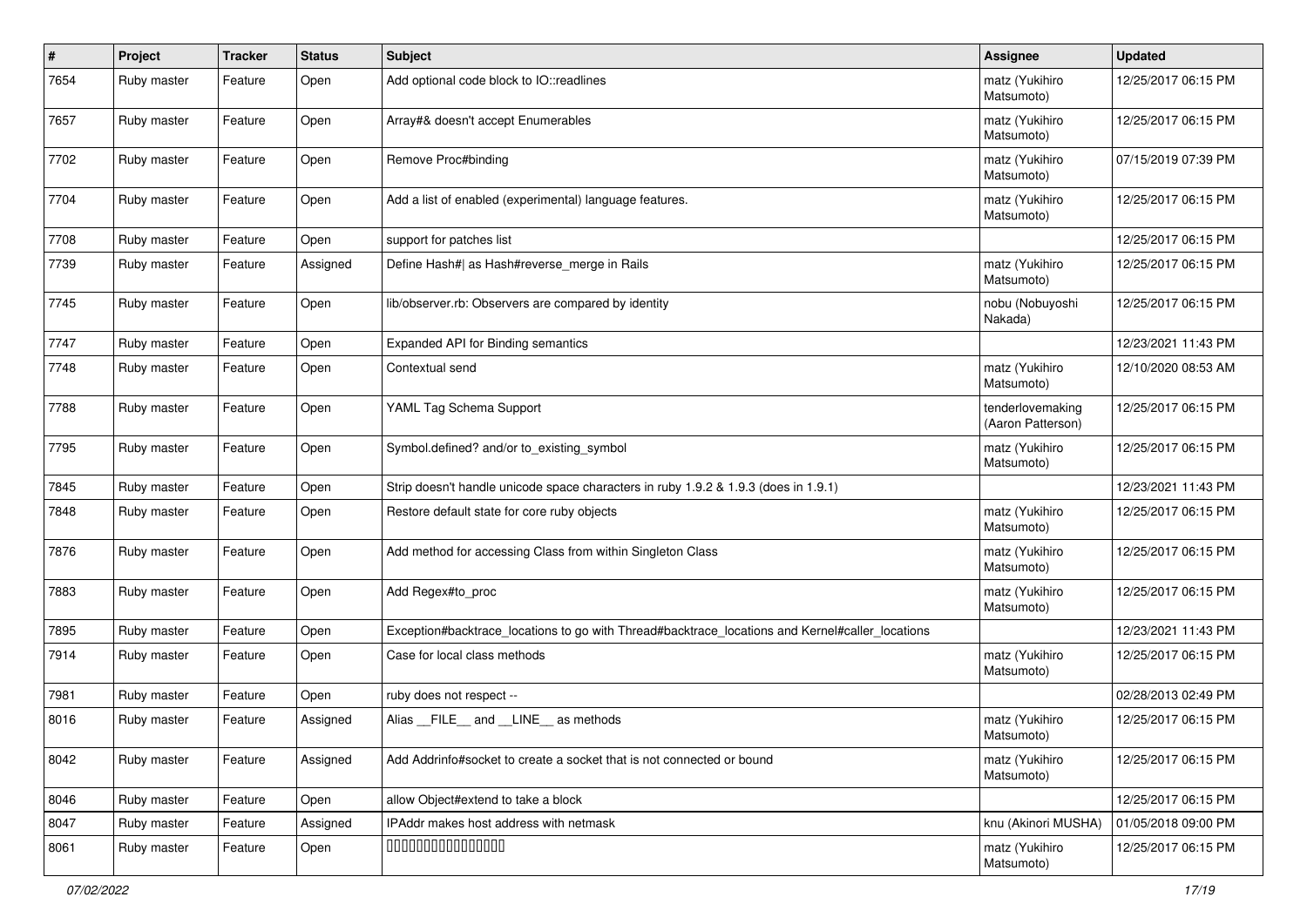| $\vert$ # | Project     | <b>Tracker</b> | <b>Status</b> | Subject                                                                                   | <b>Assignee</b>                        | <b>Updated</b>      |
|-----------|-------------|----------------|---------------|-------------------------------------------------------------------------------------------|----------------------------------------|---------------------|
| 8083      | Ruby master | Feature        | Assigned      | Exit status is limited to one-byte values which is invalid for Windows                    | cruby-windows                          | 03/14/2013 08:26 PM |
| 8088      | Ruby master | Feature        | Open          | Method#parameters (and friends) should provide useful information about core methods      |                                        | 12/23/2021 11:43 PM |
| 8126      | Ruby master | Feature        | Assigned      | OpenSSL::SSL::SSLSocket does not define #recv and #send messages                          | rhenium (Kazuki<br>Yamaguchi)          | 08/08/2019 11:05 PM |
| 8164      | Ruby master | Feature        | Assigned      | Public/Private                                                                            | matz (Yukihiro<br>Matsumoto)           | 12/10/2020 08:50 AM |
| 8184      | Ruby master | Feature        | Open          | Avoid the creation of meaningless ranges (nil, false, true)                               |                                        | 03/29/2013 11:16 PM |
| 8206      | Ruby master | Feature        | Open          | Should Ruby core implement String#blank?                                                  |                                        | 04/28/2016 02:05 PM |
| 8223      | Ruby master | Feature        | Open          | Make Matrix more omnivorous.                                                              | marcandre<br>(Marc-Andre<br>Lafortune) | 04/09/2013 03:42 AM |
| 8229      | Ruby master | Feature        | Open          | extend Hash.include?                                                                      | matz (Yukihiro<br>Matsumoto)           | 12/10/2020 08:53 AM |
| 8232      | Ruby master | Feature        | Open          | Rudiments of abstract algebra in Ruby                                                     | matz (Yukihiro<br>Matsumoto)           | 04/09/2013 01:47 AM |
| 8259      | Ruby master | Feature        | Open          | Atomic attributes accessors                                                               |                                        | 12/23/2021 11:43 PM |
| 8263      | Ruby master | Feature        | Assigned      | Support discovering yield state of individual Fibers                                      | ko1 (Koichi Sasada)                    | 12/23/2021 11:40 PM |
| 8270      | Ruby master | Feature        | Open          | Ruby should build without thread support (aka minix)                                      | nobu (Nobuyoshi<br>Nakada)             | 12/10/2020 08:53 AM |
| 8271      | Ruby master | Feature        | Assigned      | Proposal for moving to a more visible, formal process for feature requests                | matz (Yukihiro<br>Matsumoto)           | 12/23/2021 11:40 PM |
| 8272      | Ruby master | Feature        | Open          | Transfer feature tracking to CommonRuby                                                   |                                        | 12/23/2021 11:40 PM |
| 8275      | Ruby master | Feature        | Open          | Add Module#public_const_get                                                               |                                        | 12/23/2021 11:43 PM |
| 8291      | Ruby master | Feature        | Open          | Allow retrieving the root Fiber of a Thread                                               |                                        | 12/23/2021 11:43 PM |
| 8295      | Ruby master | Feature        | Assigned      | Float I Rational IIIIIIIIIIIIIIIIIII BigDecimal IIIIIIIIII                                | mrkn (Kenta Murata)                    | 12/25/2017 06:15 PM |
| 8321      | Ruby master | Feature        | Open          | Ripper: I would like coordinates for keywords                                             |                                        | 05/10/2013 07:01 PM |
| 8366      | Ruby master | Feature        | Open          | Exception.message take time to execute depending on the instance variables                |                                        | 09/22/2014 06:41 AM |
| 8404      | Ruby master | Feature        | Open          | virtual, hooked or read only global variabels for ruby only code too                      |                                        | 05/14/2013 09:19 PM |
| 8437      | Ruby master | Feature        | Open          | custom operators, unicode                                                                 |                                        | 08/30/2015 03:05 AM |
| 8449      | Ruby master | Feature        | Open          | Array#ary_plus always returns an array                                                    | nobu (Nobuyoshi<br>Nakada)             | 06/02/2013 04:23 PM |
| 8452      | Ruby master | Feature        | Open          | Kernel#otherwise to rewrite code like (obj    default obj).do smth                        |                                        | 05/26/2013 08:41 PM |
| 8460      | Ruby master | Feature        | Assigned      | PATCH: optparse: add keep unknown option                                                  | nobu (Nobuyoshi<br>Nakada)             | 05/27/2021 10:07 PM |
| 8478      | Ruby master | Feature        | Open          | The hash returned by Enumerable#group_by should have an empty array for its default value | matz (Yukihiro<br>Matsumoto)           | 06/04/2013 03:56 PM |
| 8494      | Ruby master | Feature        | Open          | Safe method for defensive copies. alternative to 'dup'                                    |                                        | 06/05/2013 04:26 PM |